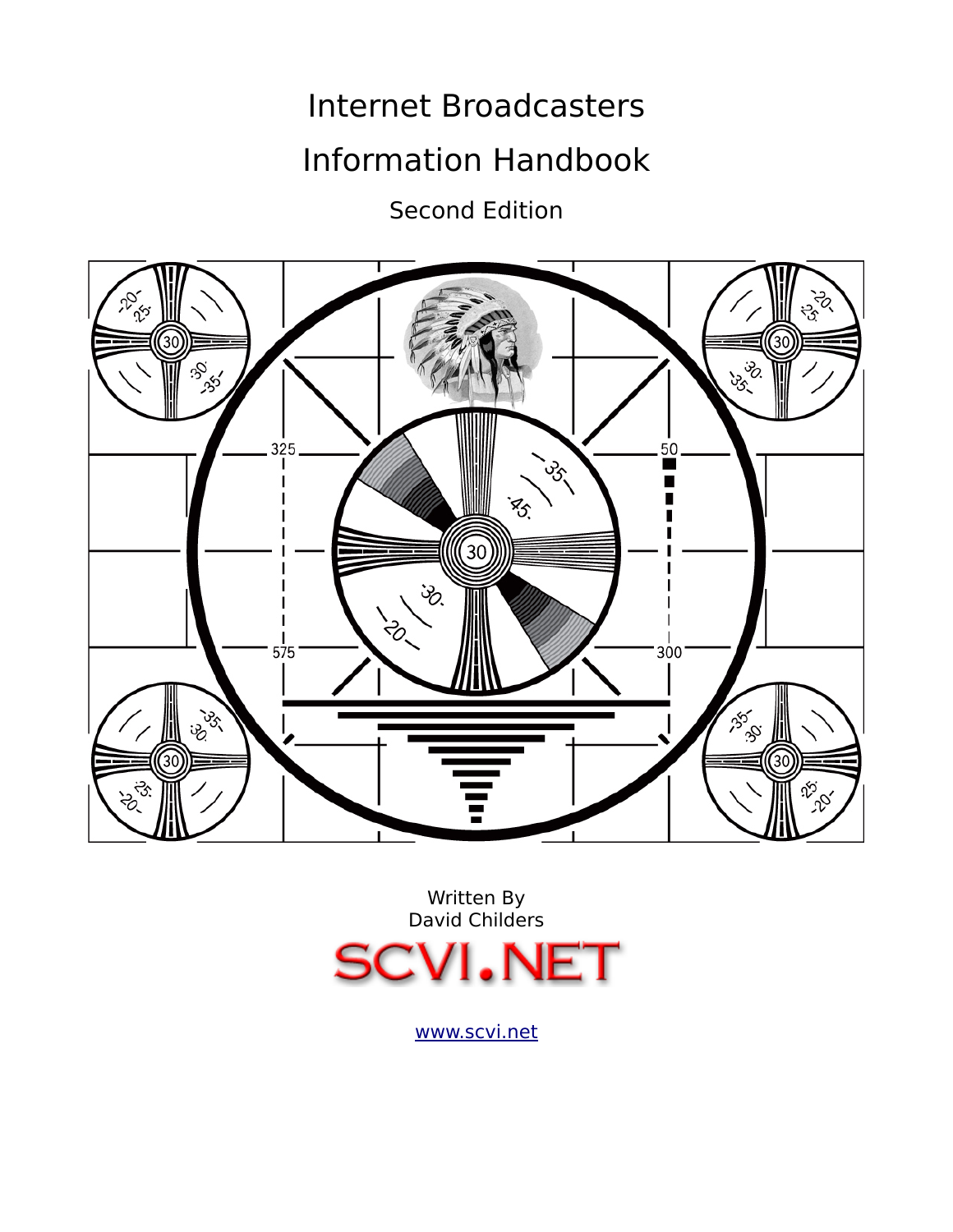# **Creative Common License**

This body of work is released under the Attribution-ShareAlike version 3.0, Creative Common License.

The work may be freely distributed or modified for commercial or non commercial purposes.

If this work is modified, compliance with the Attribution-ShareAlike version 3.0, Creative Common License is required.

These requirements include:

- Any derivatives of this work must be attributed to David Childers.

- Alterations, transforming, or building upon this work requires distributing the resulting work only under the same, similar or a compatible license.

For the complete legal code, please refer here: [www.creativecommons.org/licenses/by-sa/3.0/legalcode](http://www.creativecommons.org/licenses/by-sa/3.0/legalcode)

Cover photograph - RCA Indian Head Test Card ca. 1940, Public Domain image. [en.wikipedia.org/wiki/File:TESTPATTERN\\_RCA\\_3.jpg](http://en.wikipedia.org/wiki/File:TESTPATTERN_RCA_3.jpg)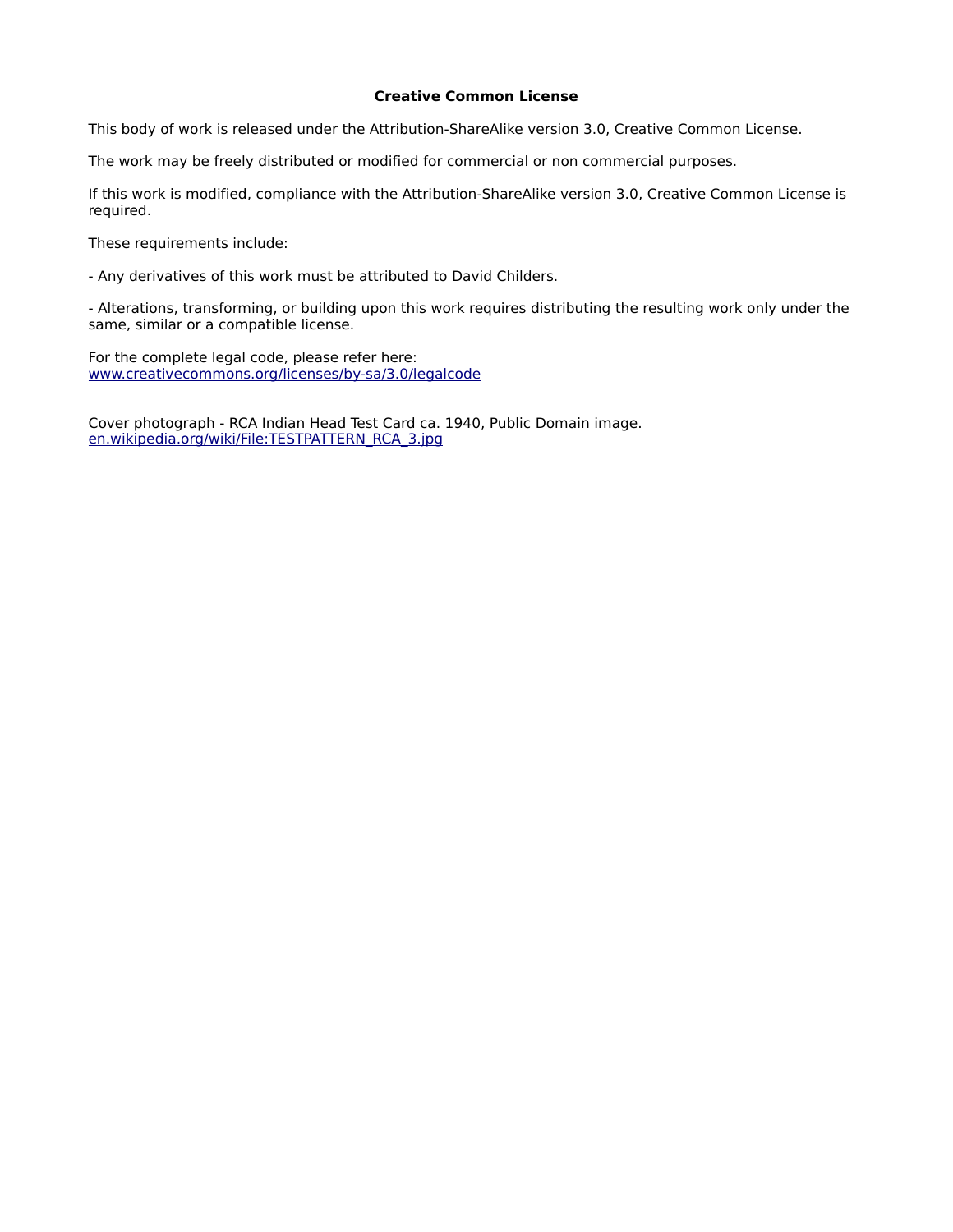## **About The Author**

David Childers is the Content Manager and Senior Editor for the International Broadcasting portal [www.BroadcastingWorld.net.](http://www.BroadcastingWorld.net/) He is also the webmaster of the SHOUTcast video streaming information resource, [www.scvi.net.](http://www.scvi.net/) He is very active in the Internet broadcast industry.

Mr. Childers work has been cited in several national and International publications, such as:

Five Essays on Copyright In the Digital Era Turrer Publishing

Research On High-Profile Digital Video Production Digital Content Association of Japan

Video Podcasting in Perspective: The History, Technology, Aesthetics and Instructional Uses of a New Medium Journal of Educational Technology Systems

Video Podcasting: When, Where and How it's Currently used for Instruction The National Convention of the Association for Educational Communications and Technology

IP Packet Charging Model For Multimedia Services National University of Rwanda

Preservation of audiovisual mediums : Problems and challenges Platform for Archiving and Preservation of Art on Electronic and Digital Media

P2P Technology Trend and Application to Home Network Electronics and Telecommunications Research Institute Journal

Peer To Peer Computing - The Evolution of a Disruptive Technology Idea Group Publishing

Peer-to-Peer Systems and Applications Lecture Notes In Computer Science Springer Berlin / Heidelberg

Mr. Childers has also written several guides including:

SHOUTcast Streaming - Best of Technical Support [www.scribd.com/doc/24188933/SHOUTcast-Streaming-Best-of-Tech-Support](http://www.scribd.com/doc/24188933/SHOUTcast-Streaming-Best-of-Tech-Support)

SHOUTcast Audio And Video Streaming Guide [www.scribd.com/doc/19781412/SHOUTcast-Audio-And-Video-Streaming-Guide](http://www.scribd.com/doc/19781412/SHOUTcast-Audio-And-Video-Streaming-Guide)

Icecast Streaming Handbook [www.scribd.com/doc/18175026/Icecast-Streaming-Handbook](http://www.scribd.com/doc/18175026/Icecast-Streaming-Handbook)

Flash Encoding With Open Source Tools [www.scribd.com/doc/17215793/Flash-Encoding-With-Open-Source-Tools](http://www.scribd.com/doc/17215793/Flash-Encoding-With-Open-Source-Tools)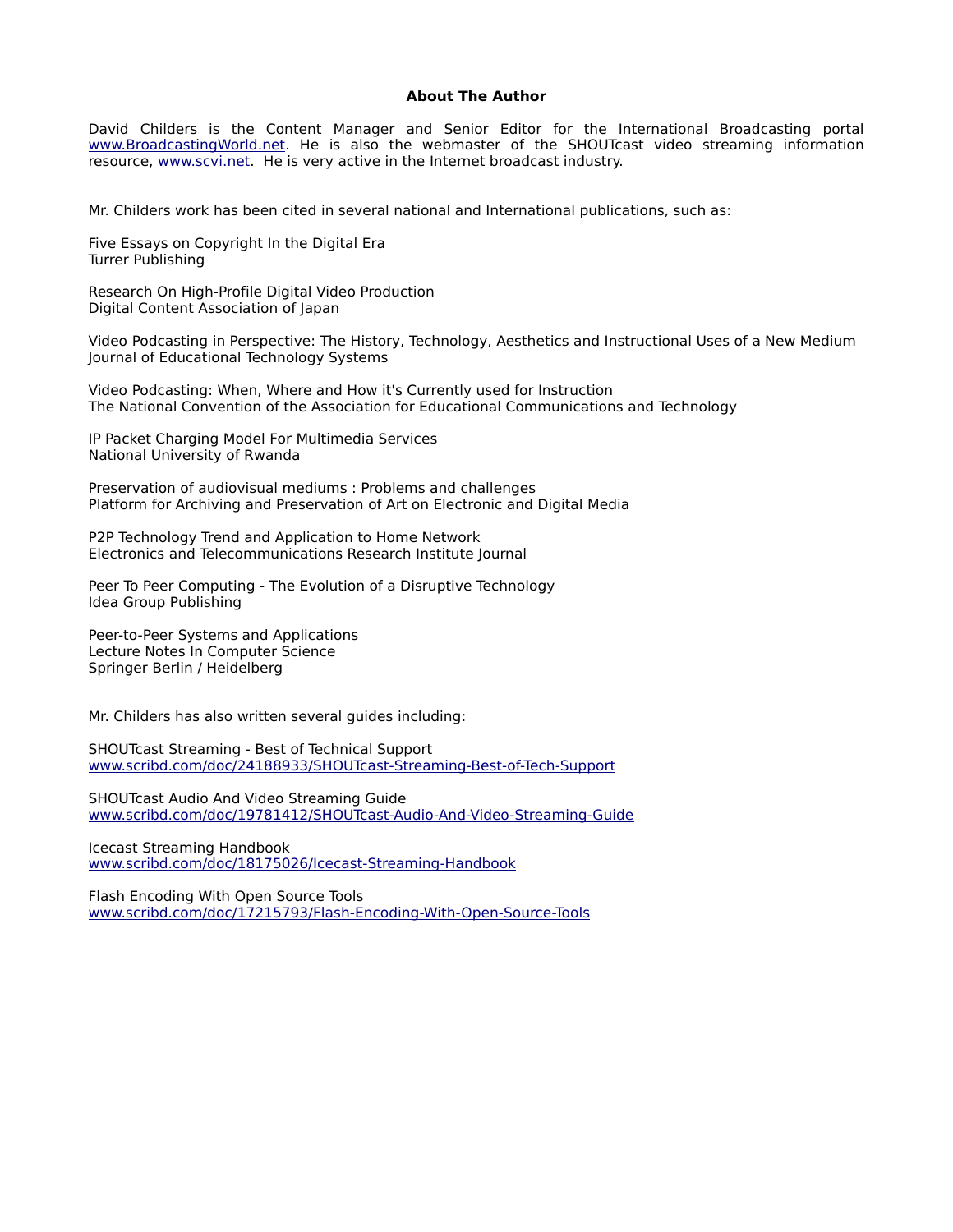#### **Foreword**

Welcome to the Second Edition of The Streaming Media Handbook. I have updated this guide with more useful information for the Internet broadcaster.

The development of the Internet has allowed the distribution of ideas and concepts on a global basis, without the need for large monetary or technical resources. The ability to deliver audio and video using the Internet gives everyone the ability to become a micro-broadcaster, without the need for expensive equipment or tedious licensing requirements.

I would like to thank Scarlet Coker and Dale Nobles for providing assistance with the editing of the manuscript and James Davey at Broadcasting World for allowing me the opportunity to create this handbook.

It is my sincere hope that the reader finds this handbook a valuable resource.

Minha vida, amor e paixão

David Childers [www.scvi.net](http://www.scvi.net/)

January 2010



The End Of An Era.

Long Range Aids to Navigation (LORAN) United States Coast Guard 17<sup>th</sup> District (Alaska) - LORAN 7960 Chain Attu, Kodiak, Port Clarence, Shoal Cove, St Paul, Tok

The convergence of broadcasting and telecommunications is the next problem area that we expect.

Ronald Solis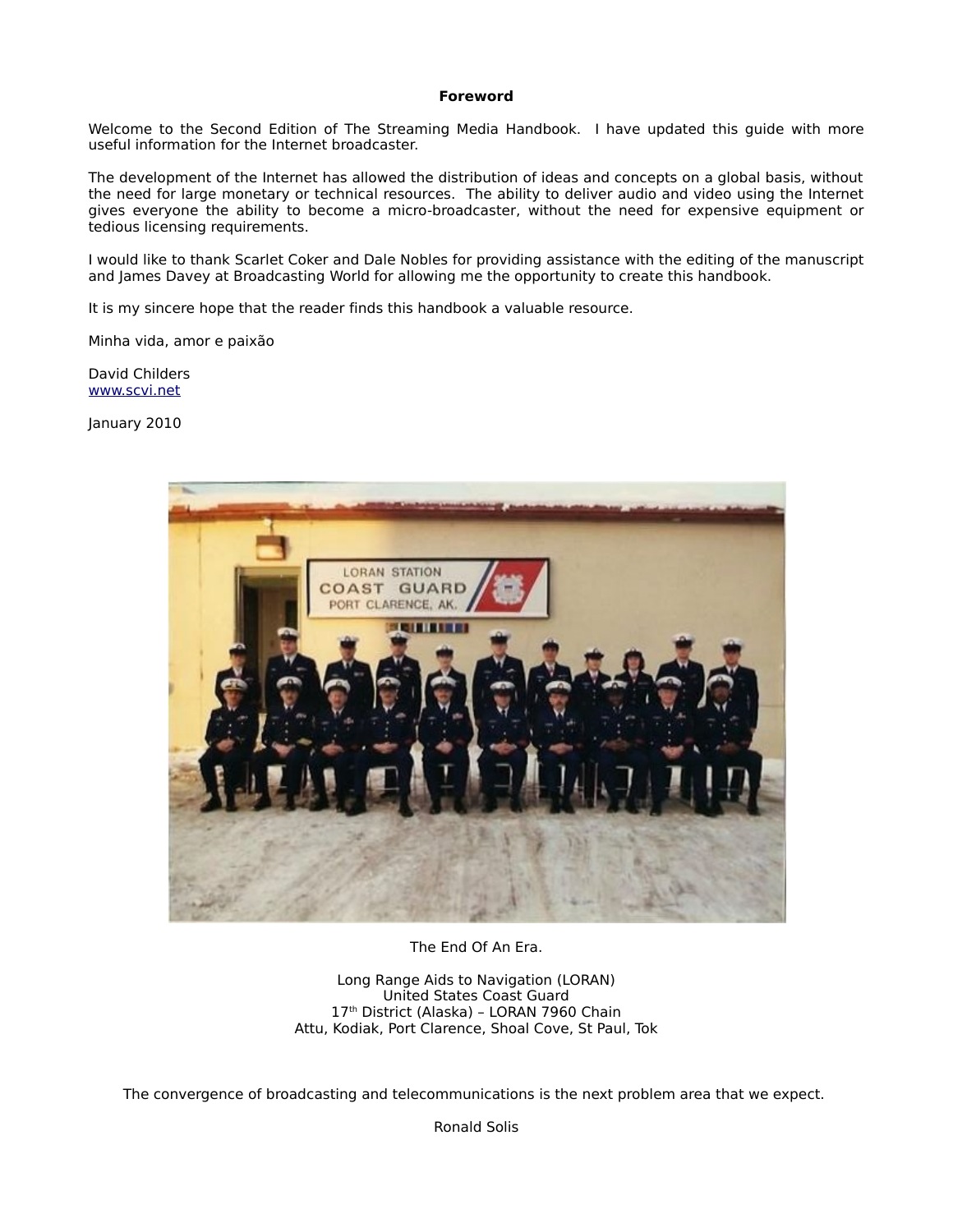# **Please Donate**

If you find this guide useful, please consider making a small donation to show your appreciation for my work. [https://www.paypal.com/cgi-bin/webscr?cmd=\\_s-xclick&hosted\\_button\\_id=10870717](https://www.paypal.com/cgi-bin/webscr?cmd=_s-xclick&hosted_button_id=10870717)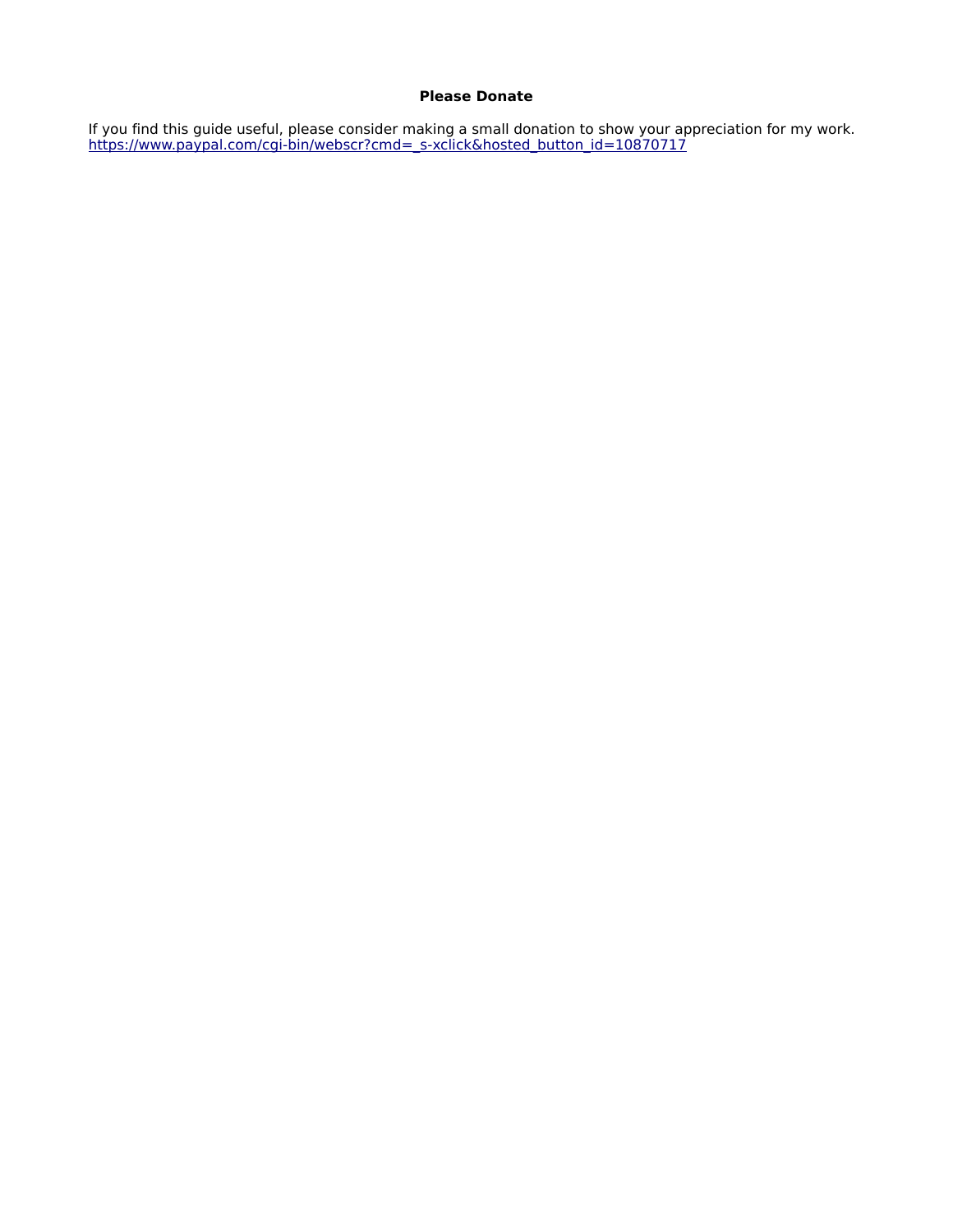# **Index**

- What is Internet Multimedia Streaming
- Internet Broadcasting Software Guide
- Why Are Multimedia Codecs Important for Internet Broadcasting
- Audio Codecs Available for Internet Multimedia Streaming
- Video Codecs Available for Internet Multimedia Streaming
- Why Are Streaming Protocols Important for Internet Broadcasting
- Common Protocols Used for Multimedia Streaming
- The Importance of Peer-To-Peer Internet Broadcasting
- Promoting Your Online Radio or Television Station
- Making Money With Your Internet Broadcast Station
- Webcasting Music Royalty Licensing
- Additional Resources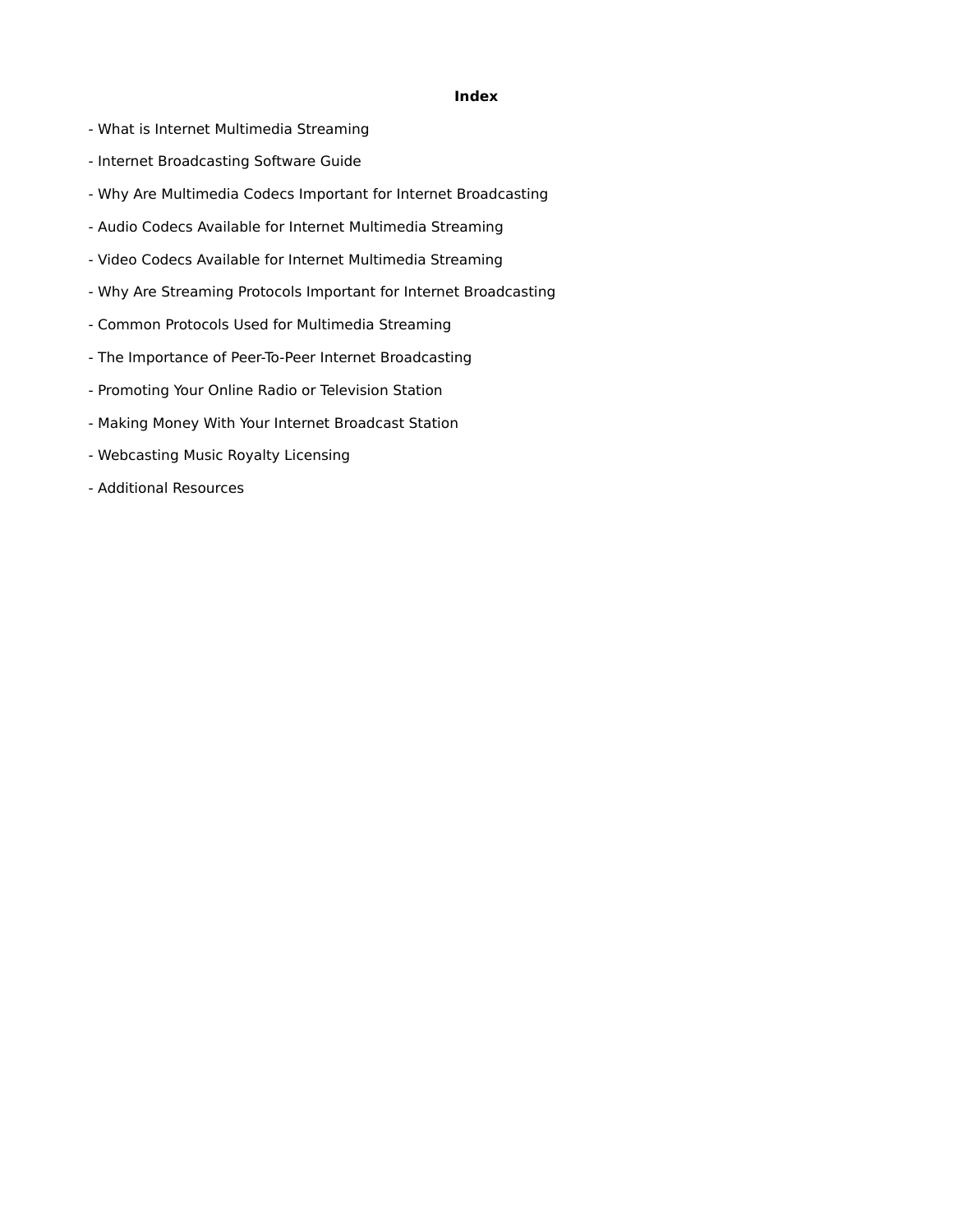#### **What Is Internet Streaming Media**

Streaming multimedia on the Internet requires the conversion of video and audio into a compressed digital format then distributing the data through computer networks. This compressed data can be more easily delivered using computer networks because of its smaller size. The video or audio can be live or pre-recorded content, and can be continuously streamed or delivered as on demand content.

Internet streaming is similar to standard radio and television broadcasting. Software is used to convert video and audio into a format that is suitable for delivery using a computer network. Radio and television stations use special hardware to convert video and audio data into a format suitable for broadcasting. Special computer network transport protocols enable the delivery of multimedia content to the end user ( audience members ) versus using broadcast transmitters to send the video or audio content to individual radio and television sets.

The first step in the Internet streaming process is to digitally compress the audio or video content. This is required to conserve bandwidth that is used for the delivery of the content. Specially developed software applications, called codecs, are used to compress the video or audio data. Codecs use mathematical algorithms to compress the data. Most codecs use a method of data compression known as lossy data compression. This method allows the compression of the content without losing the quality of the original video or audio content. Advanced codecs require large amounts of computer resources for high definition video and audio data compression. A balance must be established between the compression quality, bandwidth consumed and computer resources used. This balance ensures a quality listening and viewing experience for everyone.

The next step is to distribute the encoded video and audio content. Special server software is required for the continuous distribution of multimedia content. This specialized software can be installed and run on various computer operating systems including: Windows, Linux and Macintosh; in addition to several other computer operating systems. Individual files can be distributed using on demand content delivery, without the need for specialized server software. On demand content can be hosted using a standard website account.

The final step is to prepare the compressed content for delivery. The method of data delivery used to transport the content via computer networks is determined by several factors that include: software used for the compression of the audio or video data, architecture of the computer network used for content delivery and end user requirements. Delivery of this data over computer networks uses special software or hardware instructions to route the video or audio content to the end user. Each computer network transport protocol has its own unique characteristics that make it applicable in specific situations.

No broadcast license or technical certification is required for Internet streaming, unlike a standard radio or television broadcast station. Standard radio and television broadcast stations are required to have a broadcast license and certified broadcast engineers. The only requirements for Internet video streaming are: specialized data delivery server software, special audio and video encoding software and large amounts of bandwidth. Bandwidth is required for the delivery of the video and audio content to the end user.

All multimedia content is subject to applicable intellectual property regulations. These regulations differ from country to country; however the general rule for audio and video content is the station originating the Internet stream must own, or have a license to distribute material that is covered under copyright regulations. Content that has been released under creative commons, public domain or has fallen out of copyright protection is not subject to intellectual property regulations and can be streamed with no special content licensing requirements.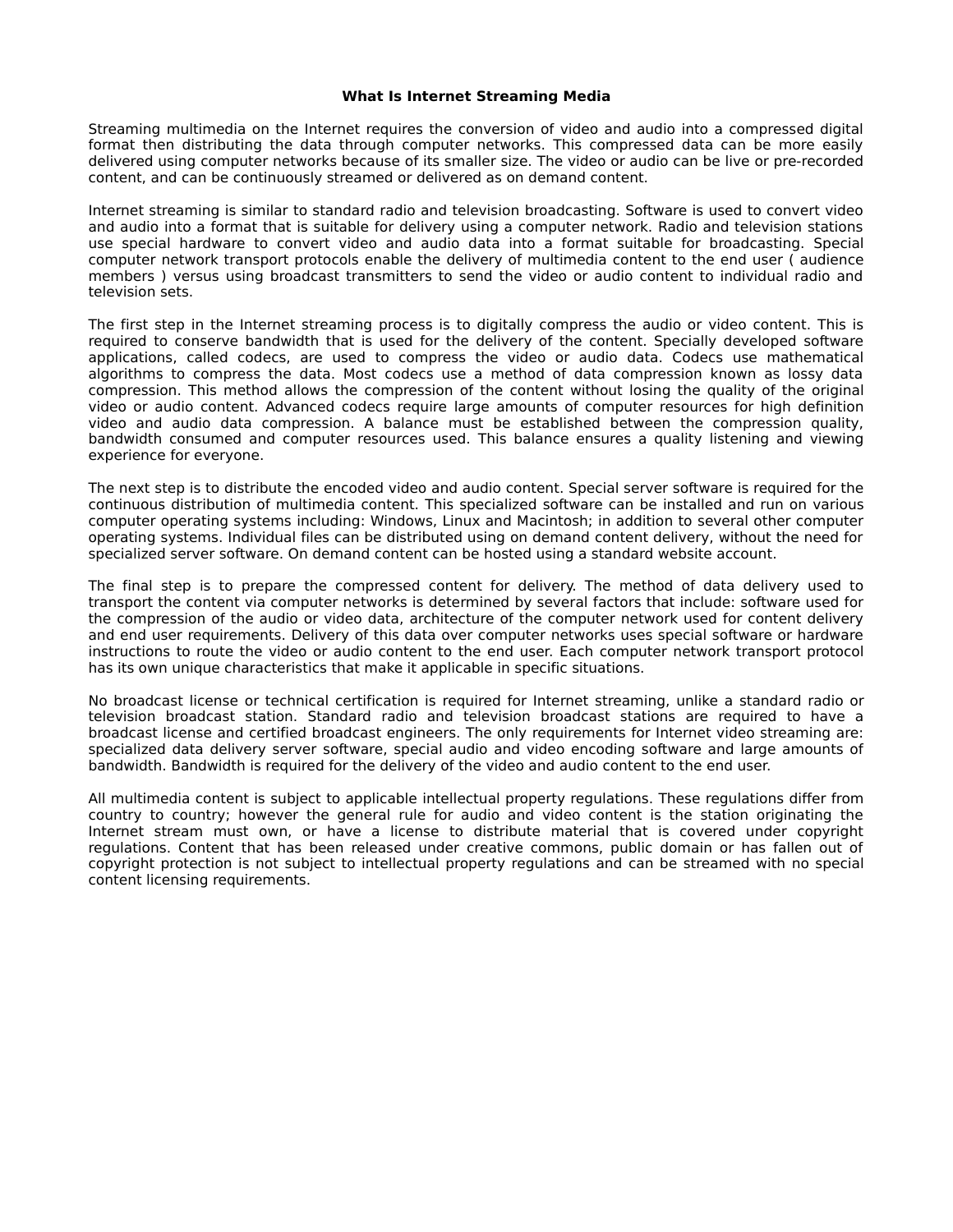## **Internet Broadcasting Software Guide**

This is a technical assessment of current Internet broadcasting software that is available.

Icecast

Icecast supports audio streaming. Icecast supports video streaming.

Multimedia encoder (Free) [www.videolan.org](http://www.videolan.org/) Multimedia server (Free) [www.icecast.org](http://www.icecast.org/) ( Utility to feed multimedia files to Icecast server without re-encoding them. ) [www.icecast.org/ezstream.php](http://www.icecast.org/ezstream.php)

Software support Icecast Streaming Handbook  [www.scribd.com/doc/18175026/Icecast-Streaming-Handbook](http://www.scribd.com/doc/18175026/Icecast-Streaming-Handbook) [www.icecast.org/docs.php](http://www.icecast.org/docs.php)

[www.videolan.org/streaming-features.html](http://www.videolan.org/streaming-features.html) [www.videolan.org/doc/streaming-howto/en/ch02.html](http://www.videolan.org/doc/streaming-howto/en/ch02.html) [www.videolan.org/doc/streaming-howto/en/ch03.html](http://www.videolan.org/doc/streaming-howto/en/ch03.html)

Icecast does support Windows Media embedded Active X player for MP3 format. (Java Vorbis audio player) [www.javazoom.net/jlgui/jlgui.html](http://www.javazoom.net/jlgui/jlgui.html) (Java Theora video player) [www.flumotion.net/cortado/](http://www.flumotion.net/cortado/) [maikmerten.livejournal.com/2256.html](http://maikmerten.livejournal.com/2256.html) Flash stream player (MP3 audio format.) [www.draftlight.net/dnex/mp3player/minicaster/](http://www.draftlight.net/dnex/mp3player/minicaster/) Multimedia playback supported on most operating systems.

# **SHOUTcast**

Shoutcast supports audio streaming. Shoutcast supports video streaming.

Multimedia encoder (Free) [www.shoutcast.com/download](http://www.shoutcast.com/download) [www.nullsoft.com/nsv/](http://www.nullsoft.com/nsv/) Multimedia server (Free) [www.shoutcast.com/download](http://www.shoutcast.com/download)

Software support SHOUTcast Audio And Video Streaming Guide [www.scribd.com/doc/19781412/SHOUTcast-Audio-And-Video-Streaming-Guide](http://www.scribd.com/doc/19781412/SHOUTcast-Audio-And-Video-Streaming-Guide) SHOUTcast Streaming - Best of Technical Support [www.scribd.com/doc/24188933/SHOUTcast-Streaming-Best-of-Tech-Support](http://www.scribd.com/doc/24188933/SHOUTcast-Streaming-Best-of-Tech-Support) [www.shoutcast.com/support](http://www.shoutcast.com/support) [www.scvi.net](http://www.scvi.net/)

Shoutcast does support Windows Media embedded Active X player for MP3 format. (Java MP3 player) [www.javazoom.net/jlgui/jlgui.html](http://www.javazoom.net/jlgui/jlgui.html) Flash stream player (MP3 audio format.) [www.draftlight.net/dnex/mp3player/minicaster/](http://www.draftlight.net/dnex/mp3player/minicaster/) Multimedia playback supported on most operating systems.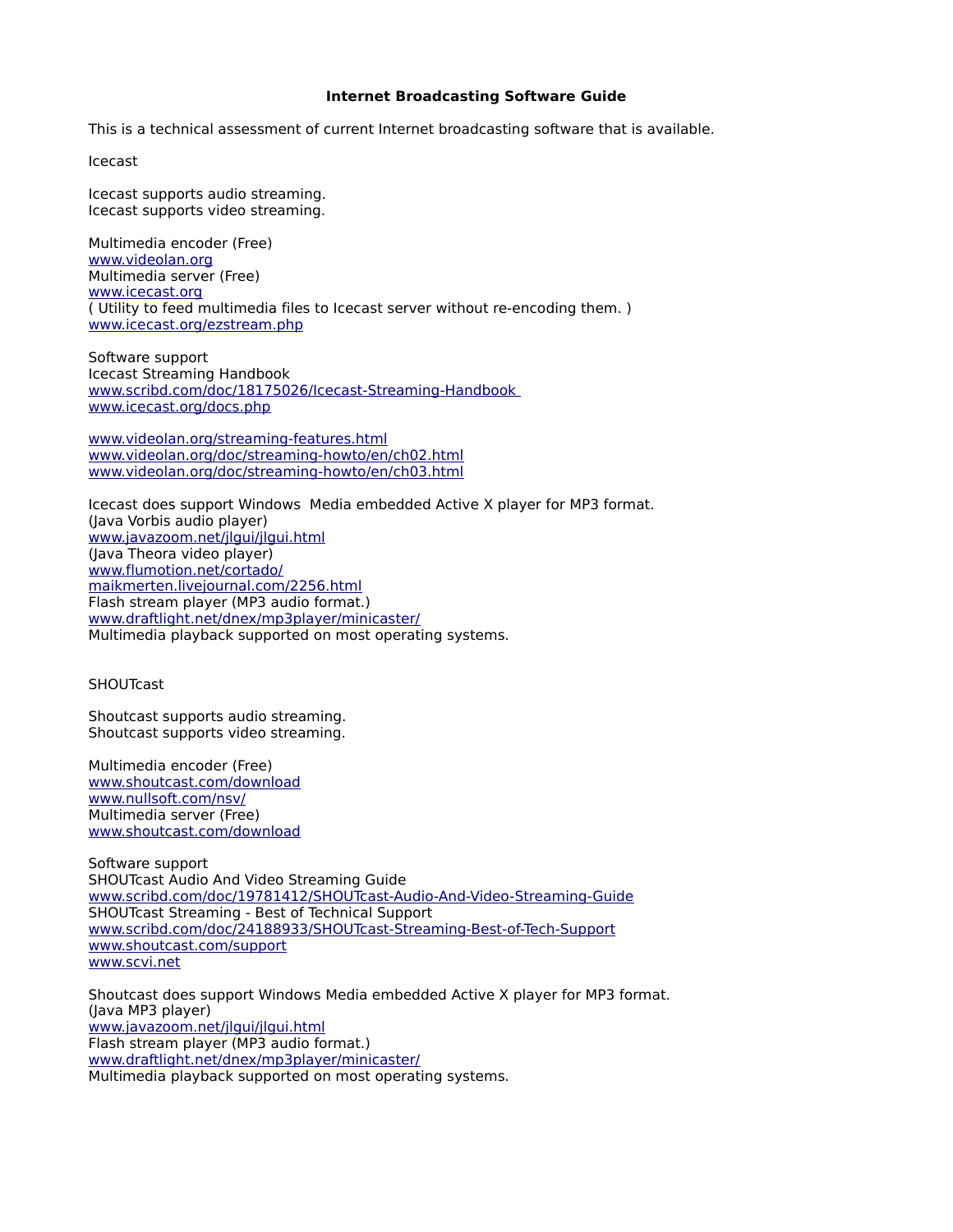Adobe Flash

Adobe Flash supports audio streaming. Adobe Flash supports video streaming.

Multimedia encoder (Free) [www.adobe.com/products/flashmediaserver/flashmediaencoder/](http://www.adobe.com/products/flashmediaserver/flashmediaencoder/) Open source server (Free) [www.osflash.org/red5](http://www.osflash.org/red5) Multimedia server (Paid) [www.adobe.com/products/flashmediaserver/](http://www.adobe.com/products/flashmediaserver/) Multimedia server (Paid) [www.wowzamedia.com/](http://www.wowzamedia.com/)

Adobe Flash supports embedded Active X player. Multimedia playback supported on most operating systems.

Windows Media

Supports audio streaming. Supports video streaming.

Multimedia encoder (Free) [www.microsoft.com/windows/windowsmedia/forpros/encoder/default.mspx](http://www.microsoft.com/windows/windowsmedia/forpros/encoder/default.mspx) Multimedia server (Paid) [www.microsoft.com/windowsserver2003/default.mspx](http://www.microsoft.com/windowsserver2003/default.mspx) Software support [www.microsoft.com/windows/windowsmedia/knowledgecenter/helpdocs.aspx](http://www.microsoft.com/windows/windowsmedia/knowledgecenter/helpdocs.aspx)

Windows Media supports embedded Active X player. Multimedia playback supported on most operating systems.

QuickTime Streaming

QuickTime supports audio streaming. QuickTime supports video streaming.

Multimedia encoder (Free) (Mac operating system.) [www.apple.com/quicktime/](http://www.apple.com/quicktime/) Multimedia server (Paid) (Mac operating system.) [www.apple.com/server/macosx/](http://www.apple.com/server/macosx/) Open Source multimedia server (Various operating systems.) [developer.apple.com/opensource/server/streaming/index.html](http://developer.apple.com/opensource/server/streaming/index.html) Installing Darwin Open Source multimedia server on Fedora Linux platform [wiki.gandi.net/en/hosting/using-linux/tutorials/fedora/darwinstreaming](http://wiki.gandi.net/en/hosting/using-linux/tutorials/fedora/darwinstreaming)

QuickTime DOES NOT support embedded Active X player. Multimedia playback supported on most operating systems.

**Silverlight** 

Silverlight supports audio streaming. Silverlight supports video streaming.

Multimedia encoder (Paid) [www.microsoft.com/expression/products/overview.aspx?key=encoder](http://www.microsoft.com/expression/products/overview.aspx?key=encoder) Multimedia server (Paid) [www.microsoft.com/windowsserver2003/default.mspx](http://www.microsoft.com/windowsserver2003/default.mspx)

Silverlight DOES NOT support embedded Active X player. Multimedia playback supported on most operating systems.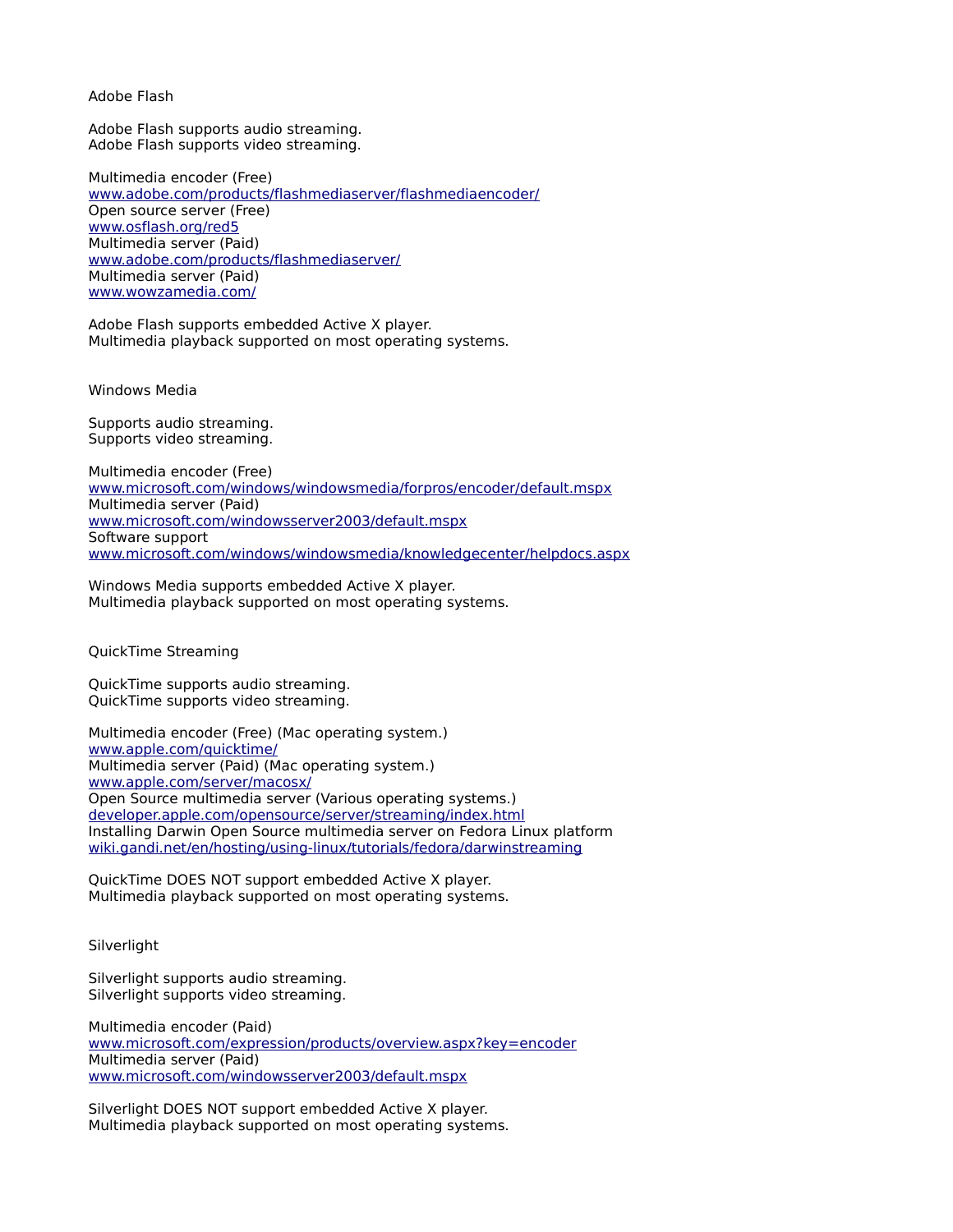RealMedia

RealMedia supports audio streaming. RealMedia supports video streaming.

Multimedia encoder (Both free & paid) [www.realnetworks.com/products/producer/](http://www.realnetworks.com/products/producer/) Multimedia server (Paid) [www.realnetworks.com/products/media\\_delivery.html](http://www.realnetworks.com/products/media_delivery.html)

RealMedia DOES NOT support embedded Active X player. Multimedia playback supported on most operating systems.

Pirate Radio

Pirate Radio supports audio streaming. Pirate Radio DOES NOT support video streaming.

Multimedia encoder (Paid) [www.clipstream.com/purchase/pirateradio/](http://www.clipstream.com/purchase/pirateradio/) No remote server available.

Pirate Radio DOES NOT support embedded Active X player. Playback supported on Windows operating system only. (Special multimedia software required - free download.) [www.pirateradio.com/downloads/](http://www.pirateradio.com/downloads/)

Peer-To-Peer Streaming

Goalbit

Goalbit supports audio streaming. Goalbit supports video streaming.

Goalbit is a Open Source Peer To Peer multimedia broadcasting system that is based on the BitTorrent protocol. The encoder, server and multimedia player are bundled in the same software package.

Download [goalbit.sourceforge.net/downloads.html](http://goalbit.sourceforge.net/downloads.html) Users guide [goalbit.sourceforge.net/documentation.html](http://goalbit.sourceforge.net/documentation.html)

Goalbit supports most multimedia stream types.

Goalbit DOES NOT support embedded Active X player. Software installation supported on most operating systems.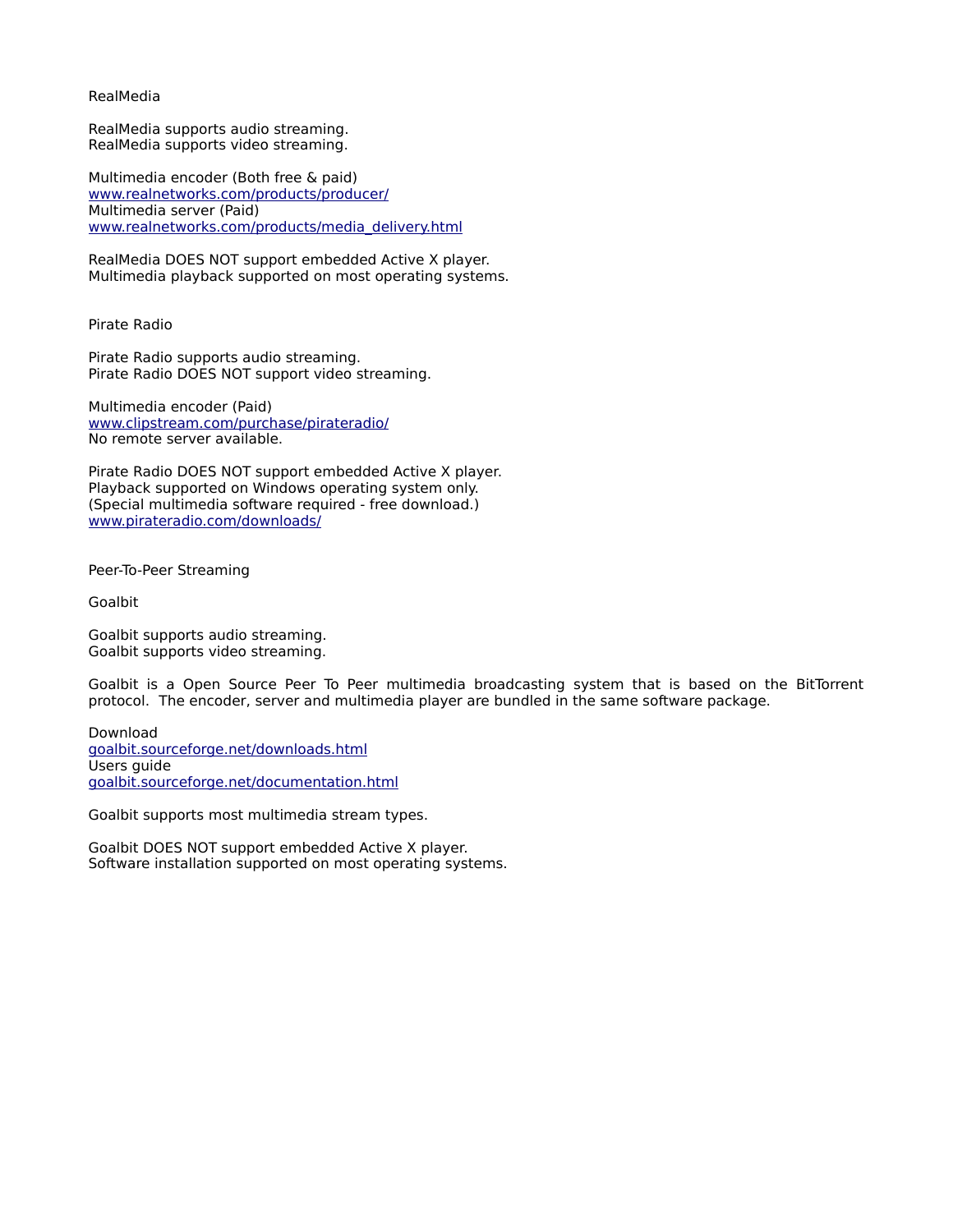#### **Why Are Multimedia Codecs Important for Internet Broadcasting**

Multimedia encoding is the most important technical consideration for Internet broadcasting. It is necessary to compress the content into a manageable amount of data because multimedia production creates a large quantity of digital data. Without reducing the size of the multimedia content, the uncompressed content would require very large amounts of network resources for content distribution and electronic storage. This would effectively limit the ability to transport or store the multimedia data and prevent the content from being delivered in a cost effective manner.

The goal of multimedia encoding is to achieve the greatest amount of data compression while retaining the best visual or audio quality as well as clarity of the original content. Specialized software applications called codecs are used to encode / compress the multimedia content. This technical term stands for coder / decoder or compressor / decompresser. Codecs use complex mathematical algorithms and specialized processes to compress the data, which allows the video content to retain its quality and clarity. Most codecs use algorithms that are based on lossy data compression, which enables multimedia compression by slightly altering the content to be encoded. This results in the encoded video being slightly different from the original content, but still providing quality visual representation.

There are many available codecs that can be used for encoding multimedia content for broadcasting, with each one having unique properties. Some of these are proprietary and may require the purchase of a end users license, and some are open source that do not require the purchase of a end users license. Technical limitations for the use of these codecs may include the following: specific operating system requirements, encoder bandwidth limitations, encoder system resource use or end user playback software requirements.

Both proprietary and open source codecs offer many unique features, with the most important feature being the ability to provide quality multimedia presentations at low bandwidth and the ease of use for end users. Excessive bandwidth consumption can severely limit the ability to deliver the multimedia content to a wide audience and complicated software set up for audience participants will dissuade people from viewing the multimedia content.

Understanding the process of multimedia encoding and multimedia compression is important. Choosing the appropriate codec for an Internet broadcast will ensure the production of quality multimedia that will be available for the audience receiving the broadcast. It is also important to have adequate network and computer resources to support the requirements for your broadcast.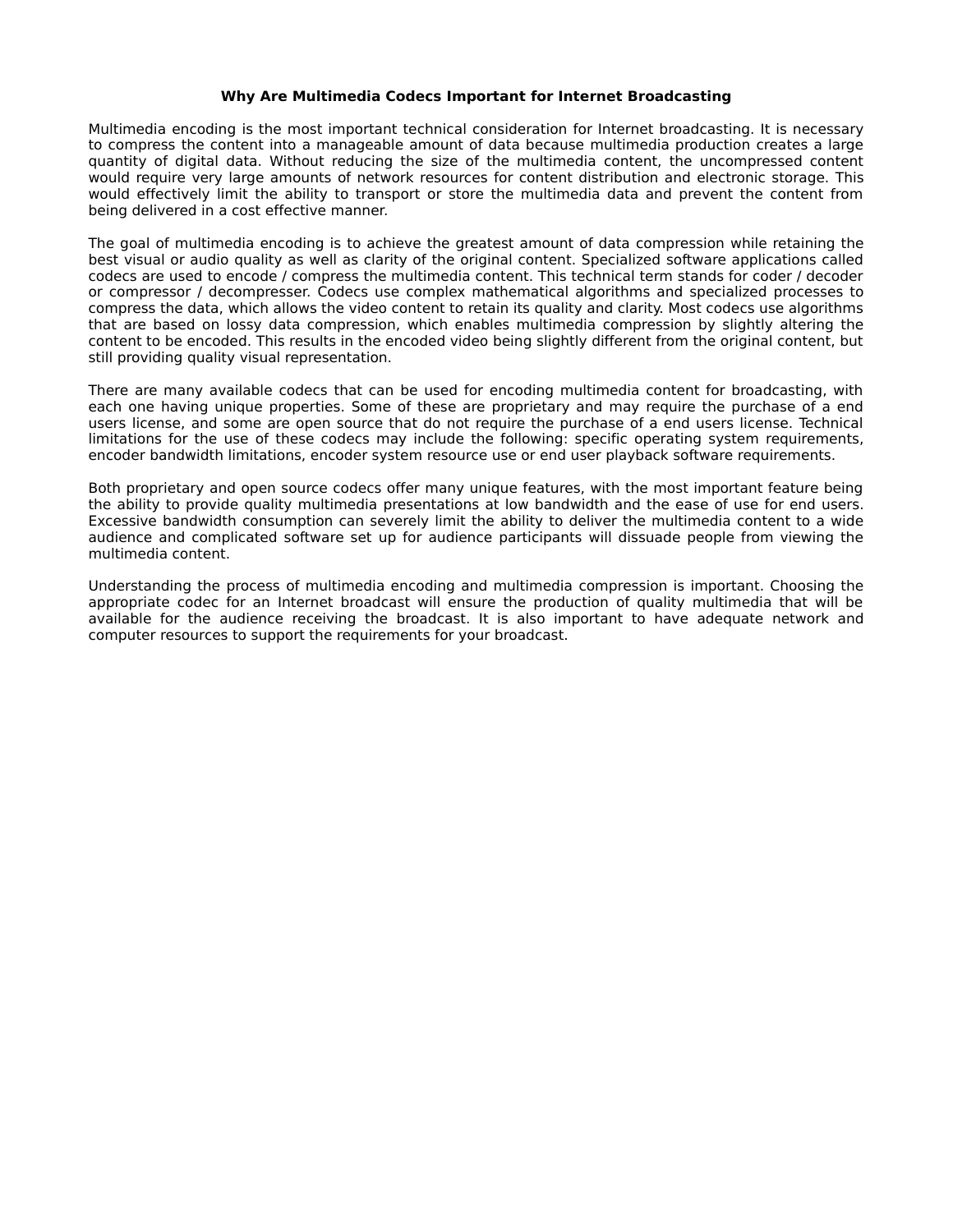### **Audio Codecs Available for Internet Multimedia Streaming**

### Open Source Codecs

Vorbis is an digital audio codec developed by the Xiph organization. This codec uses a derivative of lossy data compression and is based on Modified Discrete Cosine Transform (MDCT). Vorbis belongs to a group of codecs that use MDCT, which includes Windows Media Audio and Advanced Audio Coding. MDCT prevents the introduction of artifacts within the audio during the process of encoding or decoding. The process of data quantization used by this codec is also unique to its functionality.

## Proprietary Codecs

MP3 is an proprietary digital audio codec that was commercially implemented by the Fraunhofer Society. This codec uses a derivative of lossy data compression and is based on Perceptual Coding for encoding and decoding of audio multimedia. This codec is also known as MPEG-1 Audio Layer 3.

Advanced Audio Coding (AAC) is an proprietary digital audio codec developed by a coalition of media companies. This codec uses a derivative of lossy data compression and is based on Modified Discrete Cosine Transform (MDCT). AAC belongs to a group of codecs that use MDCT, which includes Windows Media Audio and Vorbis. MDCT prevents the introduction of artifacts within the audio during the process of encoding or decoding. The process of data quantization used by this codec is also unique to its functionality. AAC was developed as a successor to the MP3 audio codec. This codec is also known as MPEG-4 AAC.

High-Efficiency Advanced Audio Coding ( AAC+ ) is an proprietary digital audio codec developed by the Coding Technologies company. This codec uses a derivative of lossy data compression and uses Spectral Band Replication to improve the audio compression performance of the codec. This codec is also known as HE-AAC.

Windows Media Audio ( WMA ) is an proprietary digital audio codec developed by Microsoft. This codec uses a derivative of lossy data compression and is based on Modified Discrete Cosine Transform (MDCT). WMA belongs to a group of codecs that use MDCT, which includes Advanced Audio Coding and Vorbis. MDCT prevents the introduction of artifacts within the audio during the process of encoding or decoding. The process of data quantization used by this codec is also unique to its functionality.

RealAudio ( RA ) is an proprietary digital audio codec developed by RealMedia. This codec uses a derivative of lossy data compression. RealAudio 10 is the current implementation and is based on the industry standard MPEG-4 / HE-AAC .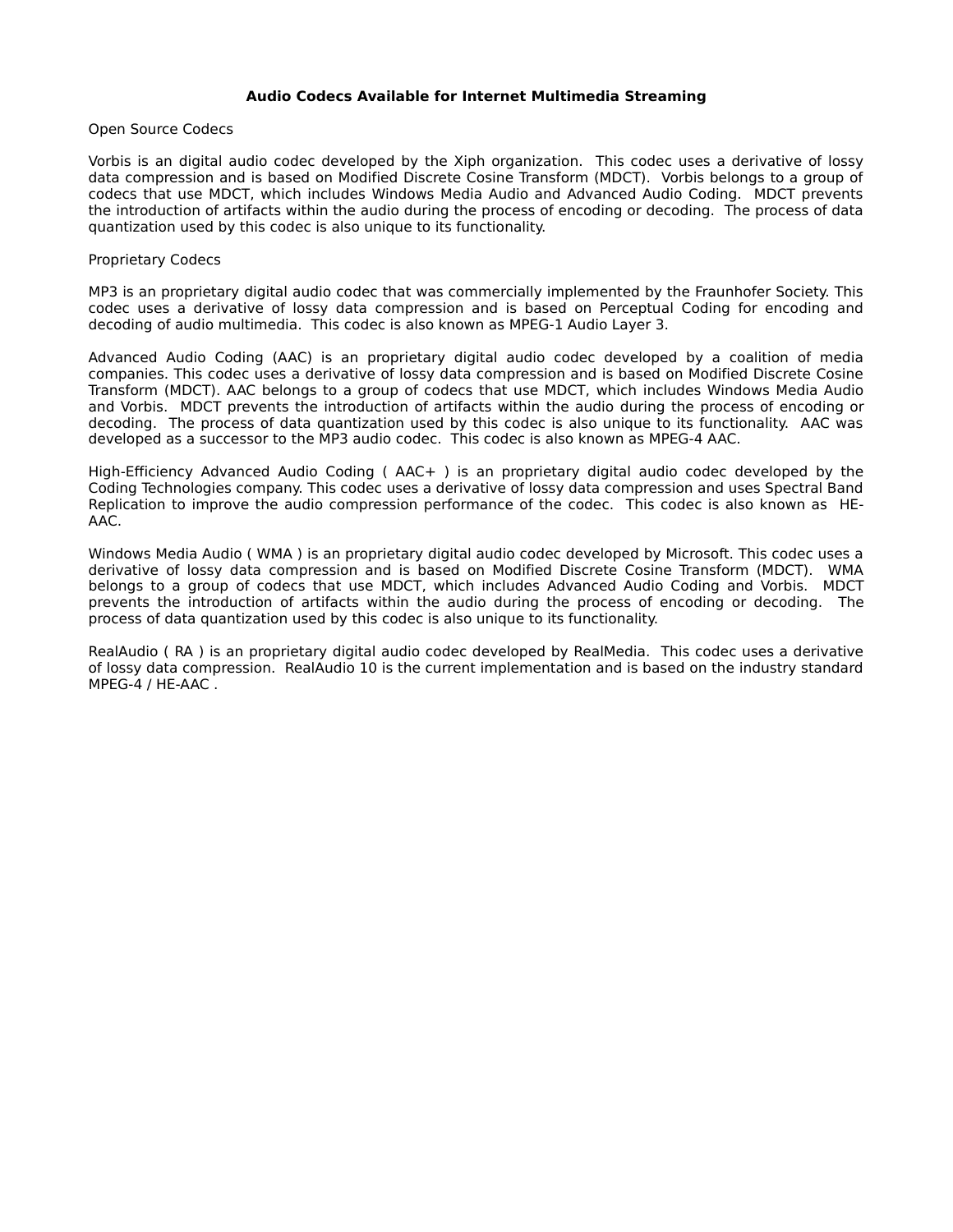### **Video Codecs Available for Internet Multimedia Streaming**

Open Source Codecs

Dirac uses Wavelet Compression instead of Discrete Cosine Transforms as the basis for its compression algorithm. It promises results comparable to or better than current proprietary codecs such as H.264.

Theora is derivative of VP3. Theora aims at improving the original VP3 implementation through optimizing the encoder software and actual codec structure.

VP3 uses a multi-step approach to video encoding. These steps include Discrete Cosine Transforms, Quantization, Run Length Encoding, Zigzag Ordering, Differential, Motion Compensation, Entropy Coding, Variable Length Run Length Booleans, YUV Colorpsace and Frame Type. This codec also uses a unusual feature that consists of encoding data from bottom to top, rather than from top to bottom.

#### Proprietary Codecs

H.264 is is known as MPEG-4 Part 10 or MPEG-4 AVC. It uses block-orientation and motion-estimation to achieve superior compression performance when compared to other video codecs.

VP6 - The current generation of the VP codec is called True Motion. Some of the key milestones of VP6 include the support of multi-pass encoding, improved error recovery and direct access to the data reconstruction buffer.

Windows Media Video is based on MPEG-4 AVC. The current version of WMV has achieved several improvements that include native support for interlaced video, non-square pixels, and frame interpolation.

Real Video uses very accurate motion modeling, proprietary spatial pixel prediction methods, context adaptive entropy coding, psycho-visually tuned segmentation, filtering schemes, rate-distortion optimized encoding algorithms and two-pass encoding.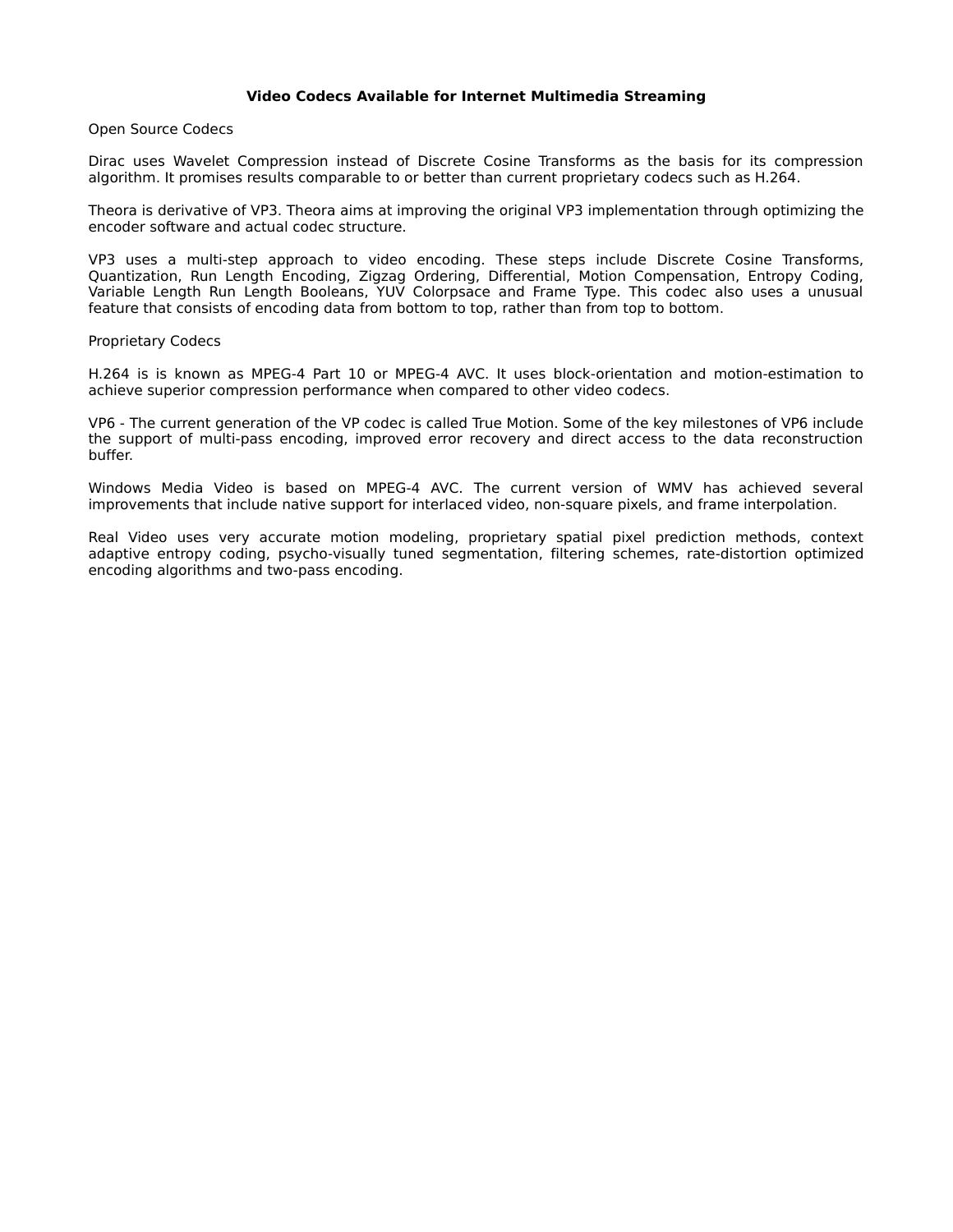#### **Why Are Streaming Protocols Important for Internet Broadcasting**

Multimedia broadcasting on the Internet requires the use of specialized protocols to overcome the inconsistencies of data transfers. These protocols control how the data is delivered over the Internet. The multimedia broadcast must be received at specific times and in the proper sequential order to ensure a quality viewing / listening experience. Multimedia received late or out of order causes the stream to drop off or stutter.

Both the multimedia encoding and streaming server software must be capable of supporting the same streaming protocol. Both the streaming and multimedia player software must be capable of also supporting the same streaming protocol to ensure that the audience members will be able to receive the streamed multimedia content. The selection of the streaming protocol used for individual Internet broadcasts is determined by the method used to encode the multimedia and the software used for the multimedia distribution server.

Without the use of specialized protocols for multimedia content delivery, video and audio distribution would be very complicated and costly. The quality of the streamed content would be marginal and not well suited for continuous multimedia distribution. This would limit the ability to deliver high quality multimedia to large groups of audiences.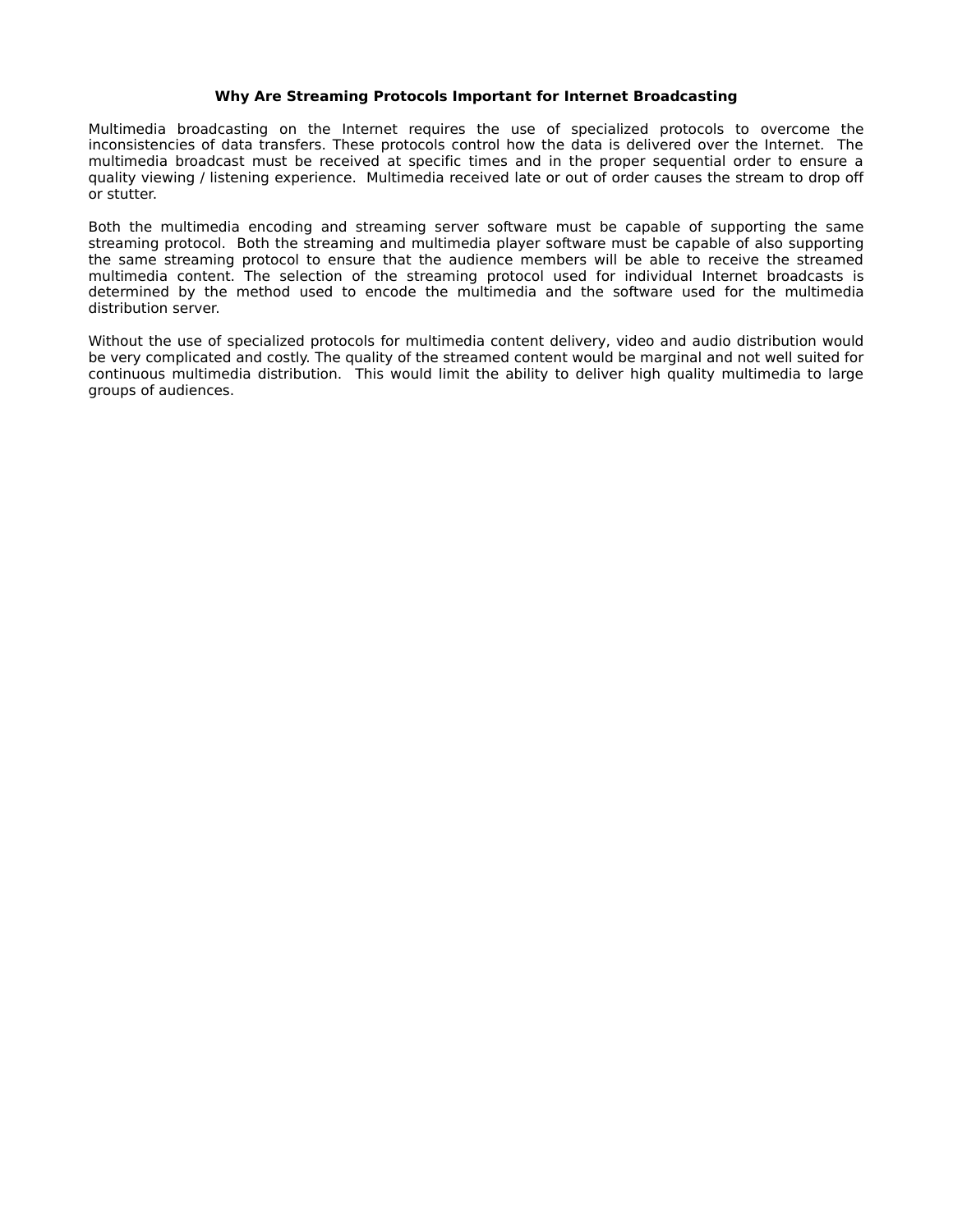#### **Common Protocols Used for Multimedia Streaming**

SHOUTcast was developed by Justin Frankel and is a modification of HTTP, which is used to distribute web page data over the Internet. Shoutcast uses special meta tag data that is placed within HTTP communications headers. TCP is used to transport the data.

Icecast was developed by the Xiph open media organization and is a modification of HTTP, which is used to distribute web page data over the Internet. Icecast is similar to Shoutcast and uses special meta tag data that is placed within HTTP communications headers. TCP is used to transport the data.

Hyper Text Transport Protocol (HTTP) was developed by the Internet Engineering Task Force and provides a definitive architecture for data communications between a client and server. TCP is used to transport the data.

Real Time Streaming Protocol (RTSP) was developed by the Internet Engineering Task Force and functions similarly to HTTP. RTSP differs from regular HTTP content delivery by requiring a permanent data connection between clients that are exchanging data. RTSP uses a message ID to monitor each data connection between clients, so that no permanent TCP connection is required. RTSP also allows users to control the basic functions of a media server; such as starting, pausing or stopping the delivery of the content. TCP is used to transport the data.

Real Time Transport Protocol (RTP) was developed by the Internet Engineering Task Force. RTP provides identification and sequential ordering of data bits as well as monitoring the delivery of multimedia content. RTP is less susceptible to the loss of data being sent via computer networks, but it is very sensitive to data delay that can be caused by network irregularities. RTP does not provide the ability to guarantee content delivery. UDP is used to transport the data.

Real Data Transport (RDT) was developed by RealNetworks as a proprietary alternative to RTP. RDT is commonly used in conjunction with a control protocol such as RTSP. UDP is used to transport the data.

Microsoft Media Server (MMSH) was developed by Microsoft as a proprietary protocol that was used with the Windows Media Server. MMSH was replaced by RTSP, but is still used as a fall back alternative. Either TCP or UDP can be used to transport the multimedia data.

These are the data protocols that are used to deliver the packets of information over the Internet.

Transport Control Protocol (TCP) was developed by the Defense Advanced Research Projects Administration and is one of the primary methods for controlling data exchange over computer networks. TCP guarantees the reliability and order of data by requiring acknowledgment for receiving data from clients before more is sent. The use of TCP will result in a large communications overhead.

User Datagram Protocol (UDP) was developed by David Reed and is one of the primary methods for controlling data exchange over computer networks. UDP does not require the verification of data, which does not provide guaranteed delivery of the data or proper ordering of the data. This greatly reduces overall communications overhead. It provides a greater data delivery speed and is much more efficient.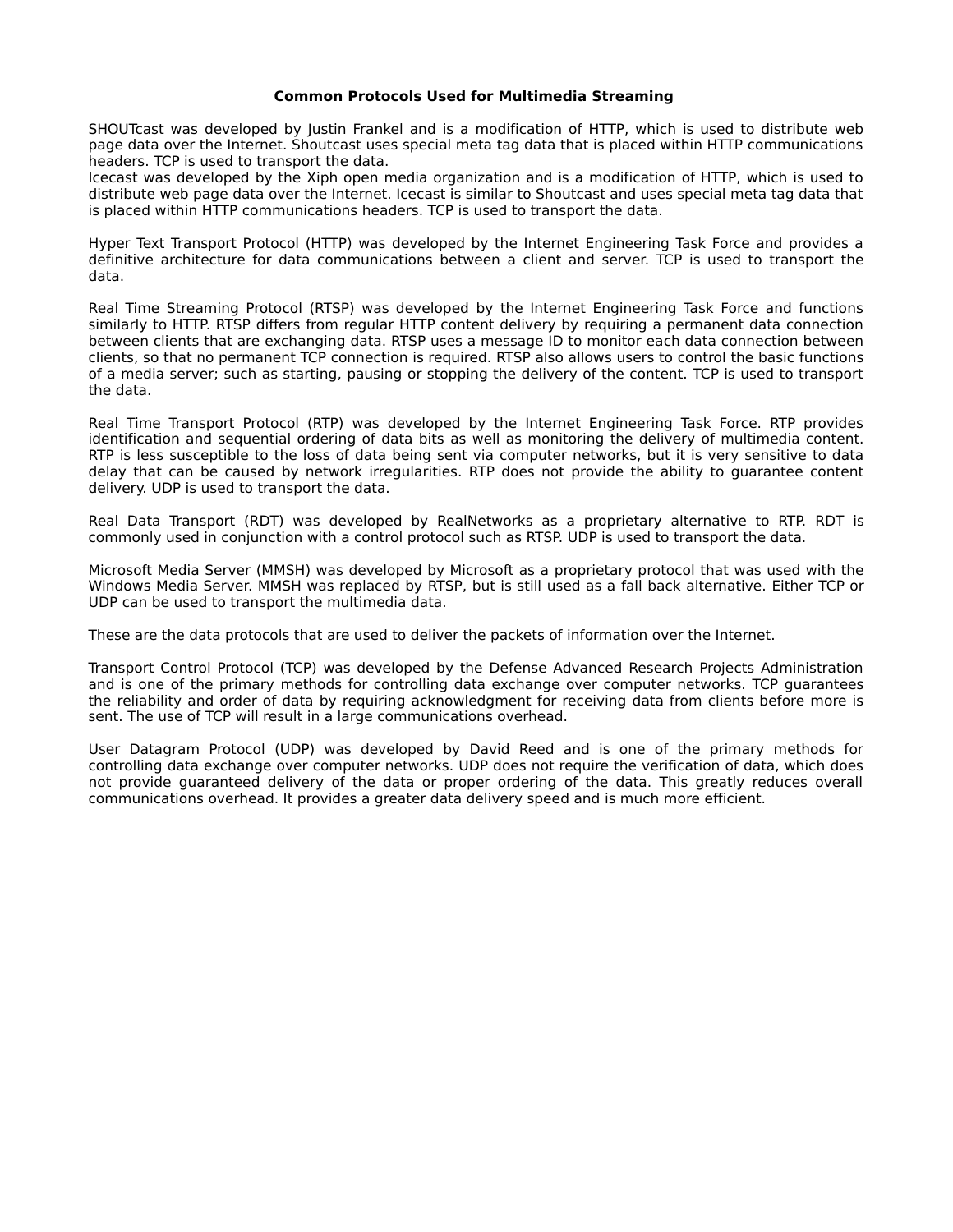#### **The Importance of Peer-To-Peer Internet Broadcasting**

The Internet was created as a medium for the exchange of thoughts and ideas on a global basis, using graphics and text content. Early network dial-up computer modems did not provide fast enough data connections for Internet audio and video distribution, limiting the availability of content that could be distributed. The introduction and expansion of High Speed Internet availability provided access to on-demand broadcast audio/video content.

The ability to integrate multimedia with other content distributed through the Internet has created greater opportunities to convey important news, education, and entertainment, and to overcome cultural and geographical barriers. Multimedia can provide insight and information that text or graphic images cannot. At considerably cheaper cost compared to other forms of radio and television content distribution methods, Internet delivery of multimedia content has the potential of reaching a large global audience. Internet broadcasting also allows distribution of multimedia content without technical licensing requirements.

The primary disadvantages of Internet broadcasting are the need for a dedicated network data server that acts as a broadcast transmitter and the need for large amounts of bandwidth for the distribution of multimedia content. The limited availability of bandwidth can affect the number of people that can receive a particular Internet broadcast at a specific time. Each listener or viewer of an Internet broadcast uses a portion of the overall bandwidth of the network data server distributing the content. An Internet broadcaster cannot exceed the available bandwidth of the network data server used for content distribution without degrading the quality of the content.

Secondary disadvantages of Internet broadcasting involve network attacks or data filtering of Internet data servers. Network attacks can overload network data servers and render them unstable and unable to function properly. Data filtering can allow groups/institutions or governments to prevent people from accessing content deemed unsuitable, similar to the way that radio and television stations were deliberately jammed by various governments during the Cold War.

Peer-to-peer content distribution does not require a central network data server architecture, providing greater protection from network attacks. Data filtering by geographic region is very difficult to control since there is no central point of distribution. To ensure that the multimedia content being distributed has not been maliciously manipulated, methods have been incorporated to check the integrity of the data.

Peer-to-peer content delivery allows the distribution of multimedia data without the need for large amounts of network resources and specialized hardware. Bandwidth is saved by sharing network resources among the receiving audience. This allows the data to be distributed simultaneously to large numbers of people, significantly lowering the distribution cost of the content.

Lowering the distribution and hardware costs for Internet broadcasting gives any size group or institution the ability to communicate their views and opinions to a global audience. Large media corporations may be prevented from controlling the distribution of content, allowing independent media producers a greater opportunity to have their content seen by prospective audiences.

Improving and enhancing the use of the Internet as a means of distribution for all types of content is crucial. Text, graphic and multimedia content support each other and enhance the ability to convey information effectively. Limiting the distribution of specific content due to the use of inefficient and costly technology places a restriction on the opportunity to educate, entertain and inform.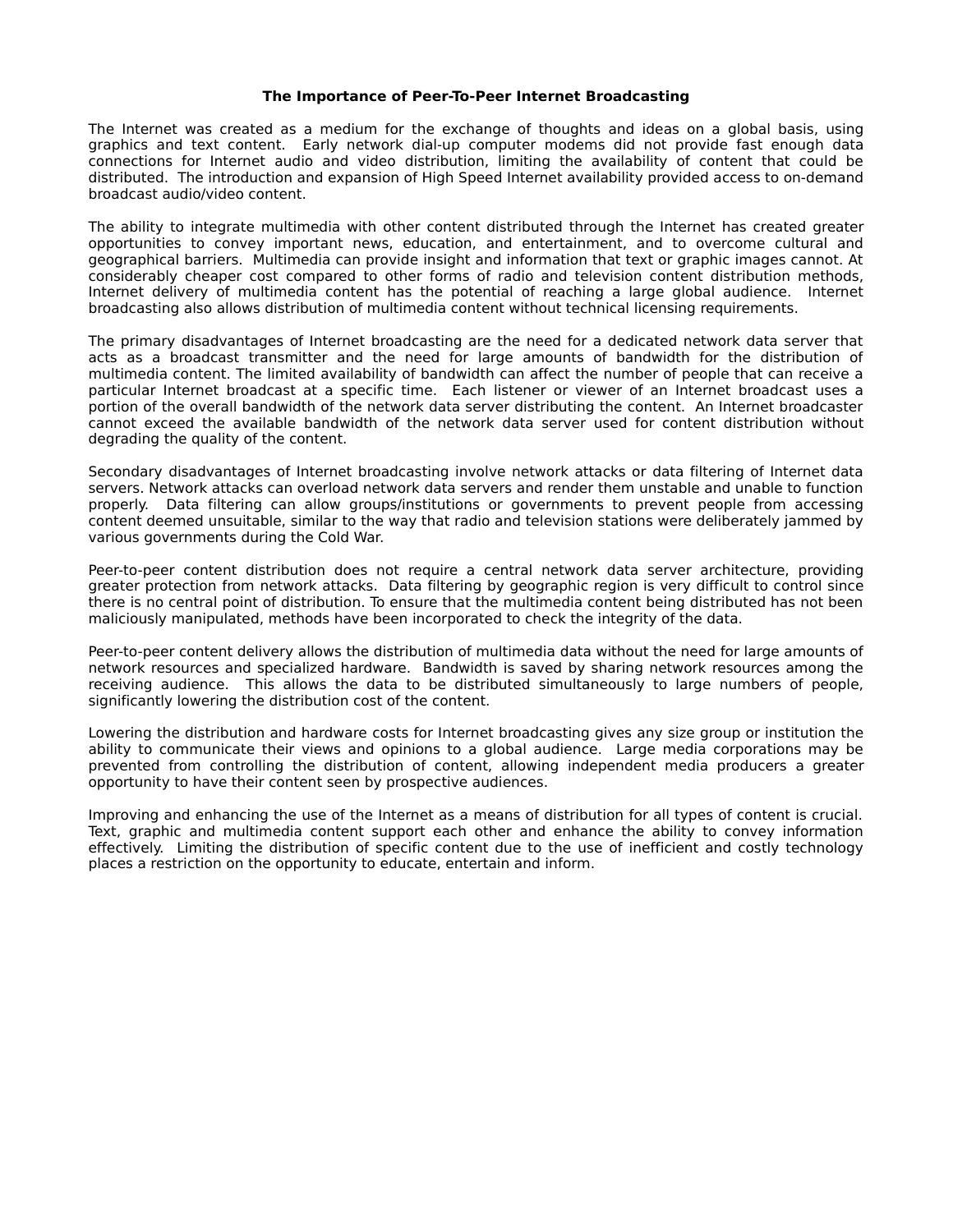# **Promoting Your Online Radio or Television Station**

Creating a promotion plan for your station is very important.

- What is the purpose of the promotional plan.
- What steps will be taken to implement the promotional plan.

- What are the cost limitations to be considered for implementing the promotional plan.

There are many aspects that should be considered when creating a promotional plan.

These aspect include:

#### Station uniqueness

What makes your station different from other stations.

- Genre
- Narrowing the station genre can help it stand out from other stations.
- Location of station
- Country, continent, state, city, building, planes, trains, automobiles, etc.
- DJ's
- If your station has live DJ's.
- Website

Does it have unique content.

- Type of shows

If your station produces live shows.

- Other

\* The uniqueness of the station is important for making it stand out from other stations.

#### Station operation

The way an Internet station is run can heavily influence the station's marketing potential and audience pull. - Keep your station running 24 hours a day to maximize the potential audience size. Your station is broadcasting to the world, not just your local area.

- Always update your station playlist content and keep it fresh. Why should people tune in to your station if you have the same content without adding new material? Remember - variety is the spice of life.

- Consider creating regular video shows that concentrate on your station, location or listeners.

- Offer your audience the ability to download shows, if the station produces live shows.

#### Station sweepers

Use short multimedia files as a multi-purpose marketing tool.

- Use them to encourage audience members to visit the station website.
- Use them to encourage audience members to invite their friends to listen / watch the station.

#### Internet multimedia encoding

Use a streaming format that is universal. Do not force potential audience members to download additional software to view / listen to your station broadcast.

#### Embedded stream links

Create web links to the Internet broadcast source stream and place them on the station website. It is recommended that the source stream links are for the major multimedia player applications, according to the type of stream encoding being used. This will allow the casual web surfer to tune in to your station.

- M3U (Creating a M3U stream link)

Open notepad or your favorite text editor. Create a new file. Input the following into the file: (Substitute your station information for the information listed.)

http://ip\_address\_of\_server:port\_number/stream\_name

Save the file as listen.m3u. Upload the file to your web site. Create a http link to the file.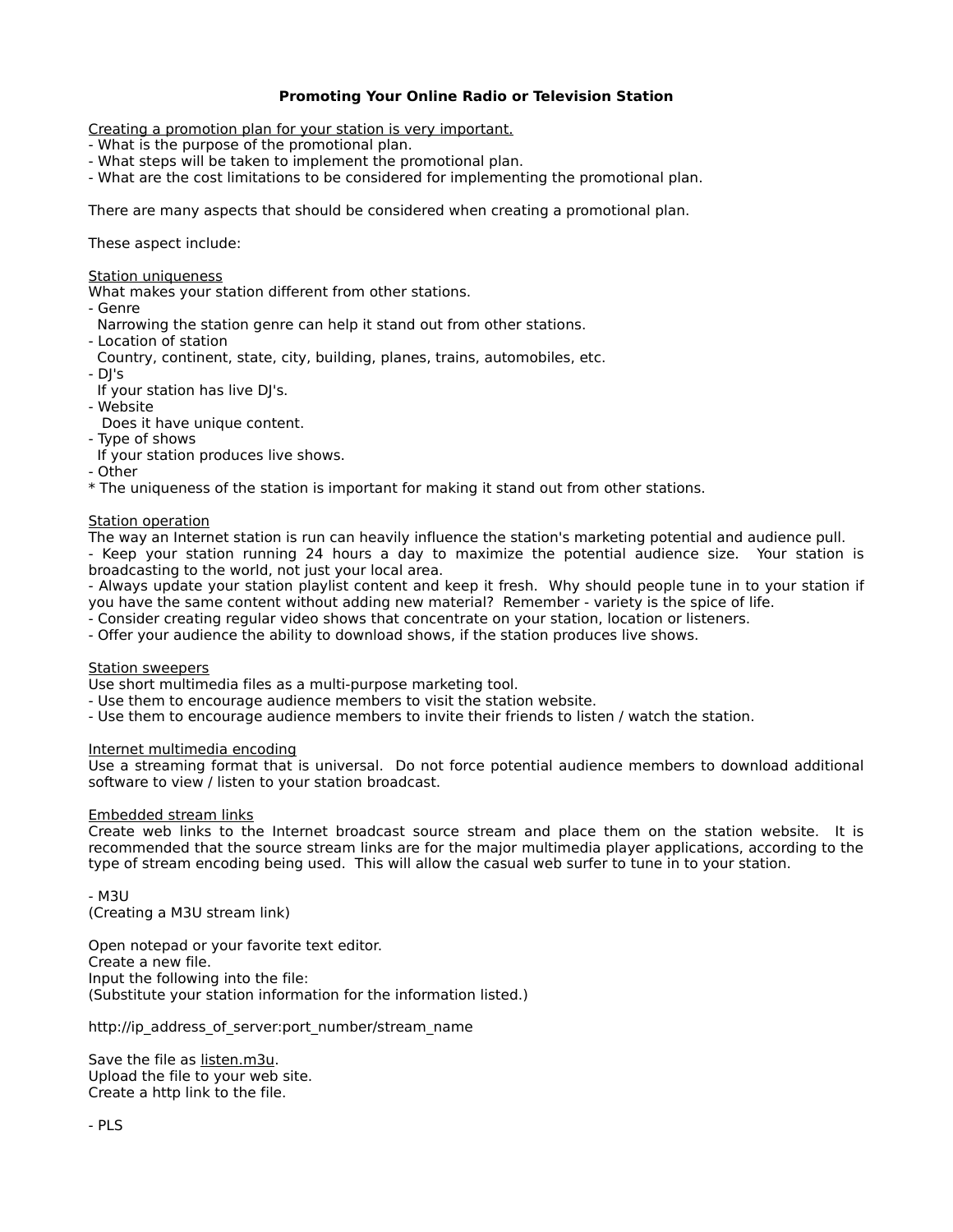(Creating a PLS stream link) Open notepad or your favorite text editor. Create a new file. Input the following into the file: (Substitute your station information for the information listed.) [playlist] File1=http://ip\_address\_of\_server:port\_number/stream\_name Title1=Station name – Station website – Other station information  $Lenath1=-1$ NumberOfEntries=1 Version=2 Save the file as listen.pls file. Upload the file to your web site. Create a http link to the file. - ASX (Creating a ASX stream link) Open notepad or your favorite text editor. Create a new file. Input the following into the file: (Substitute your station information for the information listed.)  $<$ asx version="3.0"> <entry> <title>Title Of Stream</title> <ref href="http://ip\_address\_of\_server:port\_number" /> </entry>  $<$ /asx $>$ Note: <ref href="http:// Indicates the transfer protocol used, which could be http, mms, etc. Save the file as listen.asx file. Upload the file to your web site. Create a http link to the file. - RAM (Creating a RAM stream link) Open notepad or your favorite text editor. Create a new file. Input the following into the file: (Substitute your station information for the information listed.) http://ip\_address\_of\_server:port\_number/stream\_name Save the file as listen.ram file. Upload the file to your web site. Create a http link to the file. Station website design (KISS - Keep It Simple Stupid) A well designed website provides a reason for audience members to stay on the website and keep coming back. Poorly designed websites discourage people and will reflect negatively on your station. Remember - first impressions are lasting impressions. - Use website templates to create the station website, if you are not fluent with coding html. - The website should be easy to navigate. - The website should have a contact page. - The website should use a balance of text and graphics. - Use alt tags for images - images are indexed by search engines. - Avoid using Flash only index pages.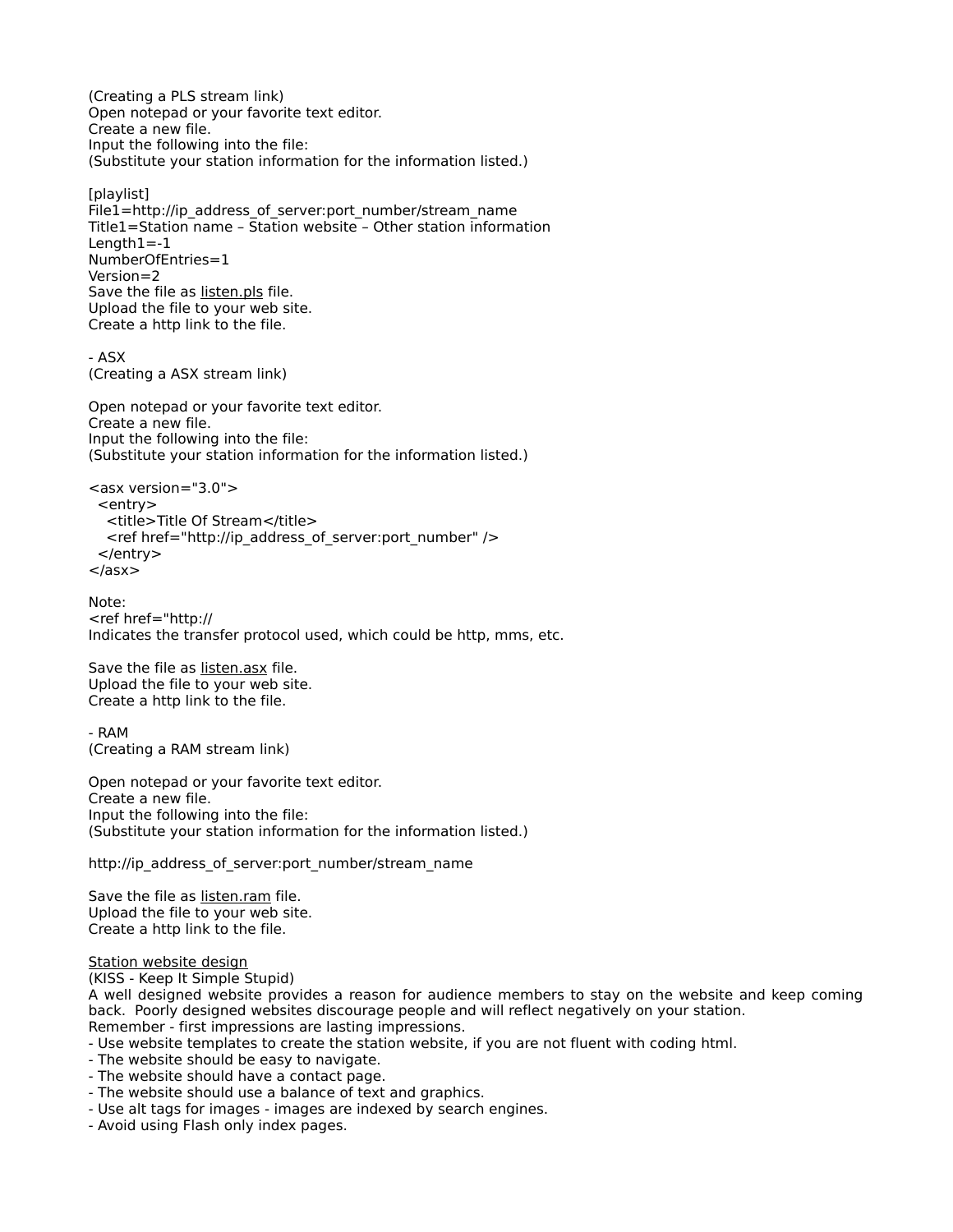- Avoid configuring audio or video files to automatically start.
- Check website for spelling and grammar.
- Use quality content and update the content regularly.
- Validate the website html for multi browser viewing.
- Optimize index page to reflect uniqueness of station, using key words.
- Do not use excessive website scripting.
- Use internal banners to pull people to "hot"parts of the station website.
- Have a web page to enable audience members to send their friends e-mail notifications about the website.
- Have games on the website to keep people attracted to using the site.
- The primary Search Engines to market with are:
- \* Google
- \* Yahoo
- \* Bing

# Offer website accessories

Have items that listeners can put on their websites. This provides collateral advertising and creates loyalty / community.

- Widgets to allow people to listen / view your station.

- Station logo's.
- Station pictures.

# **Directories**

Listing your station in multiple directories is very important. This provides the station with increased exposure.

- Itunes

E-mail submission

Send e-mail to itunesradio@apple.com.

Any e-mails that do not follow these protocols will be deleted.

- 1) ALL e-mails must have one of these three subject lines as follows:
- Station Submission: Station name
- (ex: Station Submission: Cameo's Favorite Tunes.com)
- Station Update: Station name exactly as it appears in iTunes.
- Other Inquiry: State issue here
- 2) Each station update or submission must be sent in a separate email. (Multiple updates to one station or multiple bitrates for one station can be in the same email.)
- 3) Station Submission requests must contain all of the following information:
- Station name
- (This MUST be the name as it is used in positioning on the station. We will not accept numbers or punctuation as part of a station's name unless that is a legitimate part of the station marketing, and yes we do check.)
- City/State/Country of Origin
- Language of broadcast
- Station Type (Internet-only, terrestrial simulcast, etc.)
- Is station commercial-free?
- Station genre(s) for tuner

(PLEASE take a minute to look at existing iTunes genres.), no more than 2 genres per station

- Website for station if there is one
- Station description (to be shown in tuner, please keep short)
- Contact person name, email and phone number
- Bitrate(s)
- IP/URL to point to.
- (Multiples with different bitrates are acceptable.)
- (Please note we only support MP3 streams at this time.)
- \* If you are a Live365 station, you must make your request through iTunes at Live365. (iTunes@live365.com)
- 4) General information/guidelines/requirements:
- Station requests are handled on a first-come, first-served basis.
- There is no guarantee of being added to iTunes.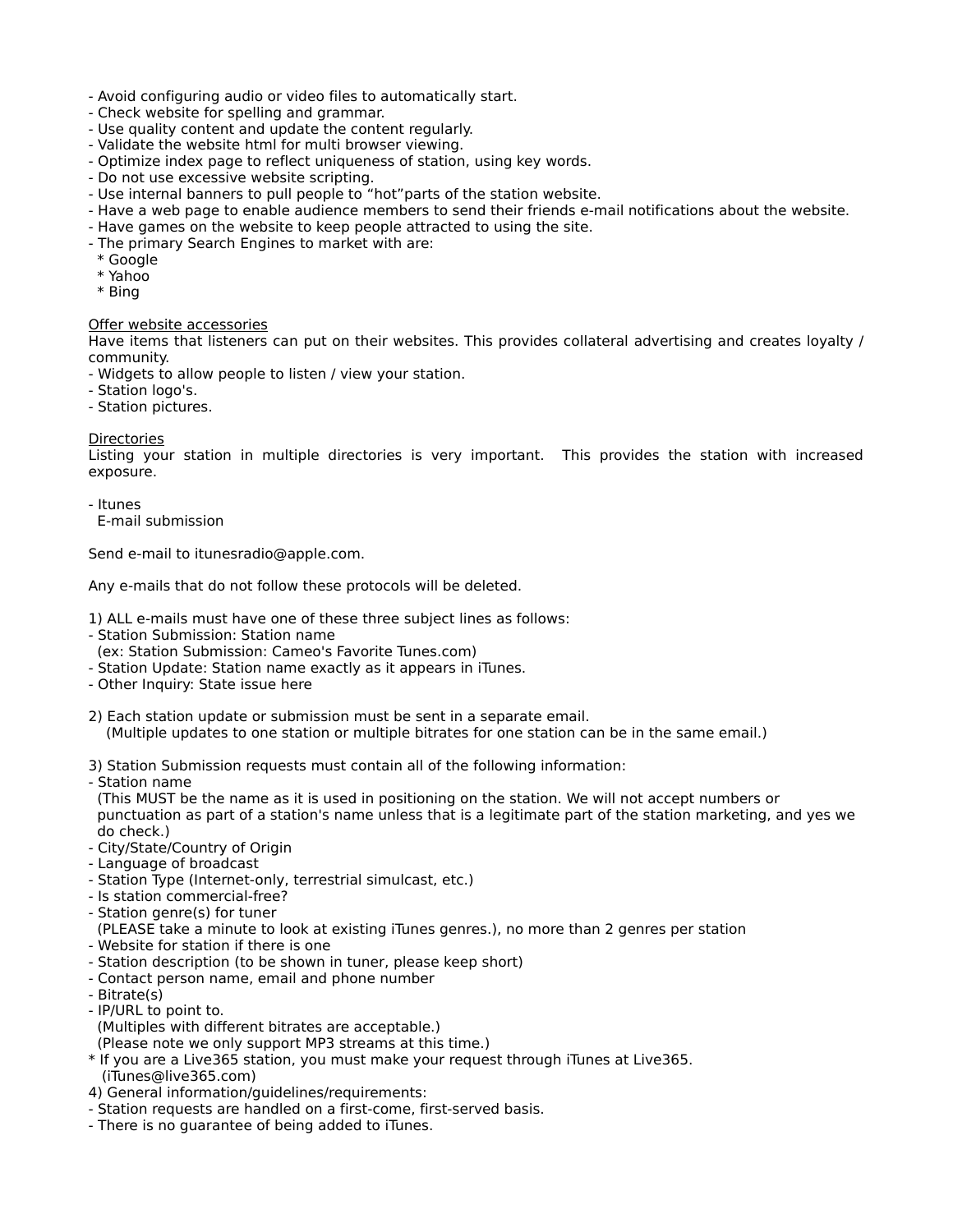- If we do add your station, we will leave it up a minimum of 90 days unless there is an issue.

- Your station can be de-listed at any time, without notice and may or may not be reinstated depending on this issues surrounding the take down. We will try to contact you when we remove a station, but it is your responsibility to make sure your contact information is current with us.

- We randomly check stations, if we find that a station is:

\* Abusing the system by using a name that is not part of the on-air marketing of the station.

\* Is consistently full and inaccessible.

We will remove the station without warning and you will not be able to get your station re-submitted until the issue is rectified.

- There is no magic number of slots that must be available for a station to be considered but we do tend to send a lot of traffic to our radio partners. If we find that the station cannot meet the demand we will de-list it. A general rule of thumb is a minimum of 300 slots to begin with.

- If we see that certain genres are getting overly full we may de-list stations to keep the content fresh for our customers. You may re-submit stations 30 days after being de-listed.

- Windows media E-mail submission

Send e-mail to tuner@microsoft.com.

If you are requesting a new listing or renewing an expired listing, a customer service representative will ask you to fill out a form with details about your station. After all the paperwork is completed, your station will be displayed within the Internet Radio feature in Windows Media Player.

- Recieva Internet radio appliance Website submission [reciva-users.wikispot.org/addstation](http://reciva-users.wikispot.org/addstation)
- Broadcasting world Website submission [www.broadcastingworld.net/listen/add/](http://www.broadcastingworld.net/listen/add/)
- IORSN Website submission [www.iliketunes.com/login.asp?url=newstation.asp](http://www.iliketunes.com/login.asp?url=newstation.asp)
- Streamfinder Website submission [www.streamfinder.com/add-station-to-directory/](http://www.streamfinder.com/add-station-to-directory/)
- Streamdir Website submission [streamdir.com/addstream.php](http://streamdir.com/addstream.php)
- Shoutcast Broadcaster must be streaming with their software.
- Icecast Broadcaster must be streaming with their software.

#### Advertising

Advertising outside of your website is another important factor. This offers the ability of attracting potential audience members from other websites. It also allows your station to make connections with local people.

- Links to your station placed on reputable websites.
- Banners pointing to your station placed on reputable websites.
- Post station information on Craigslist.
- Create station flyer's and post locally.
- Print station business cards for local distribution.
- Do not waste time posting on "Link Farm" web sites.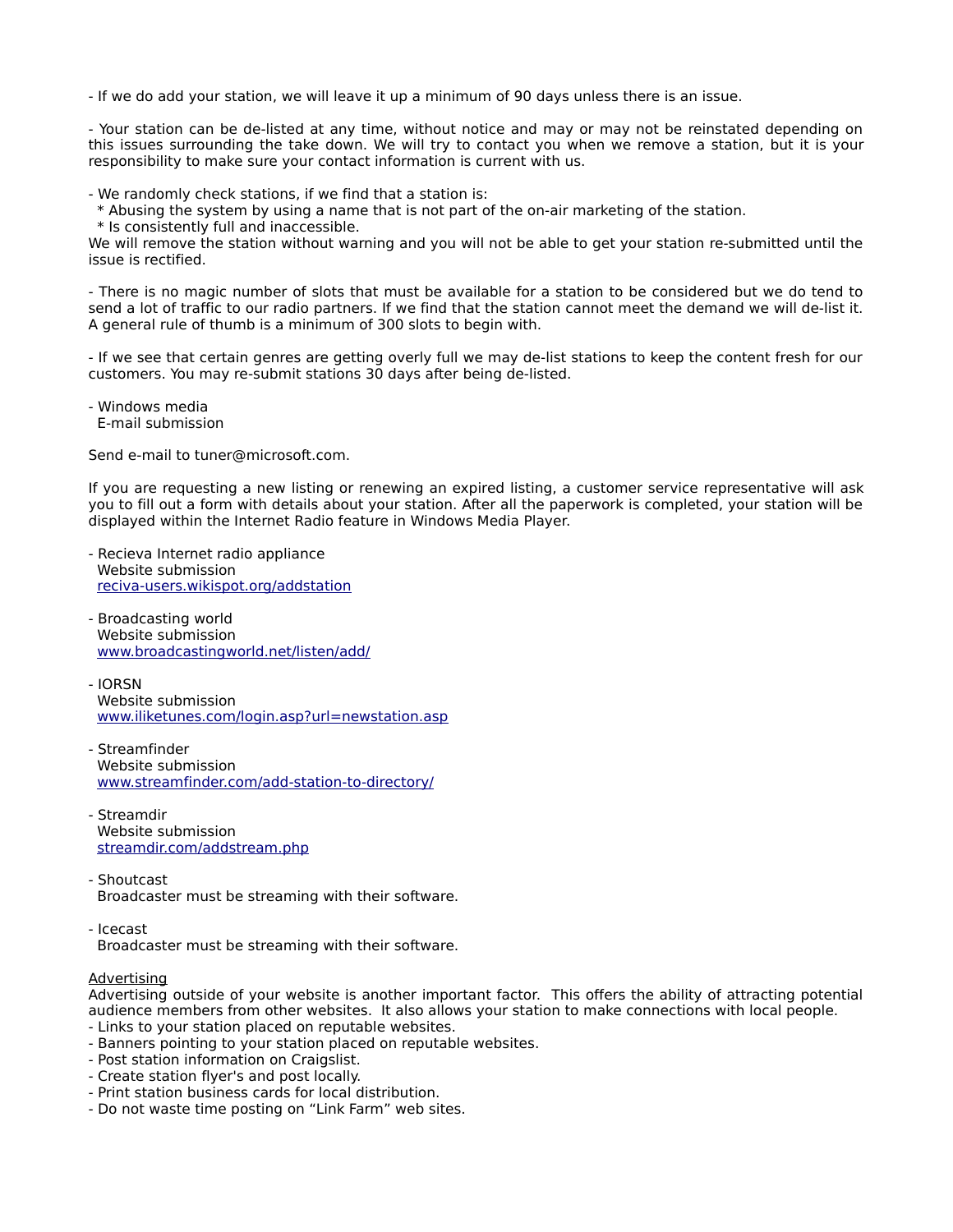# Public relations

Making people aware of your station is another important factor.

- Become members of Internet forums related to your genre, method of broadcasting, location, etc..
- (Station information should be listed in your signature.)
- \* Yahoo groups
- \* Goggle groups
- \* Local groups \* News groups
- Local news paper interviews.
- Subscribe to specific e-mail lists.
- Write about your station using Blogs.
- Write articles about things related to your station operation and post them around the Internet.

# Social networks

Social media allows audience members to associate with each other, and stay informed of events outside of your website.

- Twitter Currently no advertising. The number of characters per post is limited. Quick and to the point.
- Facebook Rapidly growing with large international base.
- Orkut Primarily non US users. Owned by Google.
- Myspace One of the earliest social networks. Not as prominent as the other networks now.

# Viral media

Your station should create viral media which can be used as a marketing tool. People can then recommend these items to others and your station will be marketed by word of mouth.

- Youtube (Video) Funny or unique content.
- Flicker (Pictures/Graphics) Funny or unique content.

# Audience interaction

Interacting with your audience builds togetherness and makes them feel part of the operation of the station.

- News letters E-mail is a very valuable marketing tool. It offers very fast contact with your audience.
- Forums A place to exchange information and ideas as a community.
- Chat rooms Live/ real time interaction with your audience.

#### Keeping your audience loyal

Keeping the audience loyal is not hard and does not require spending large amounts of money. Imagination and planning is the key.

- Give aways.

(You can create bumper stickers and logo's so people can download them and print them.)

- Listener dedications on the air.
- Station contests.
- \* Use listener voices on your station website other listeners can vote for which ones to use.
- \* Use listener video on your station website other listeners can vote for which ones to use.
- \* Use listener pictures on your station website other listeners can vote for which ones to use.

# Audience feed back

It is very important to solicit audience feed back. This can provide you with ideas and suggestions to boost your audience potential or correct problems that you are not aware of.

#### Web traffic / listener statistics

These statistics can be used to track the progress of marketing strategies. Track the progress by following your website visitor logs and station logs.

The most important website statistics are:

- Average length of visit.
- Location of visitor.
- Number of repeat visitors.
- Web pages that visitors access.
- Where website visitors come from.
- Any website errors.
- Which bots spider the website.

Use online tools to check page ranking and comparison with similiar websites.

\* Note – Hits are not the same as visitors. Each file that is accessed by people viewing the website is listed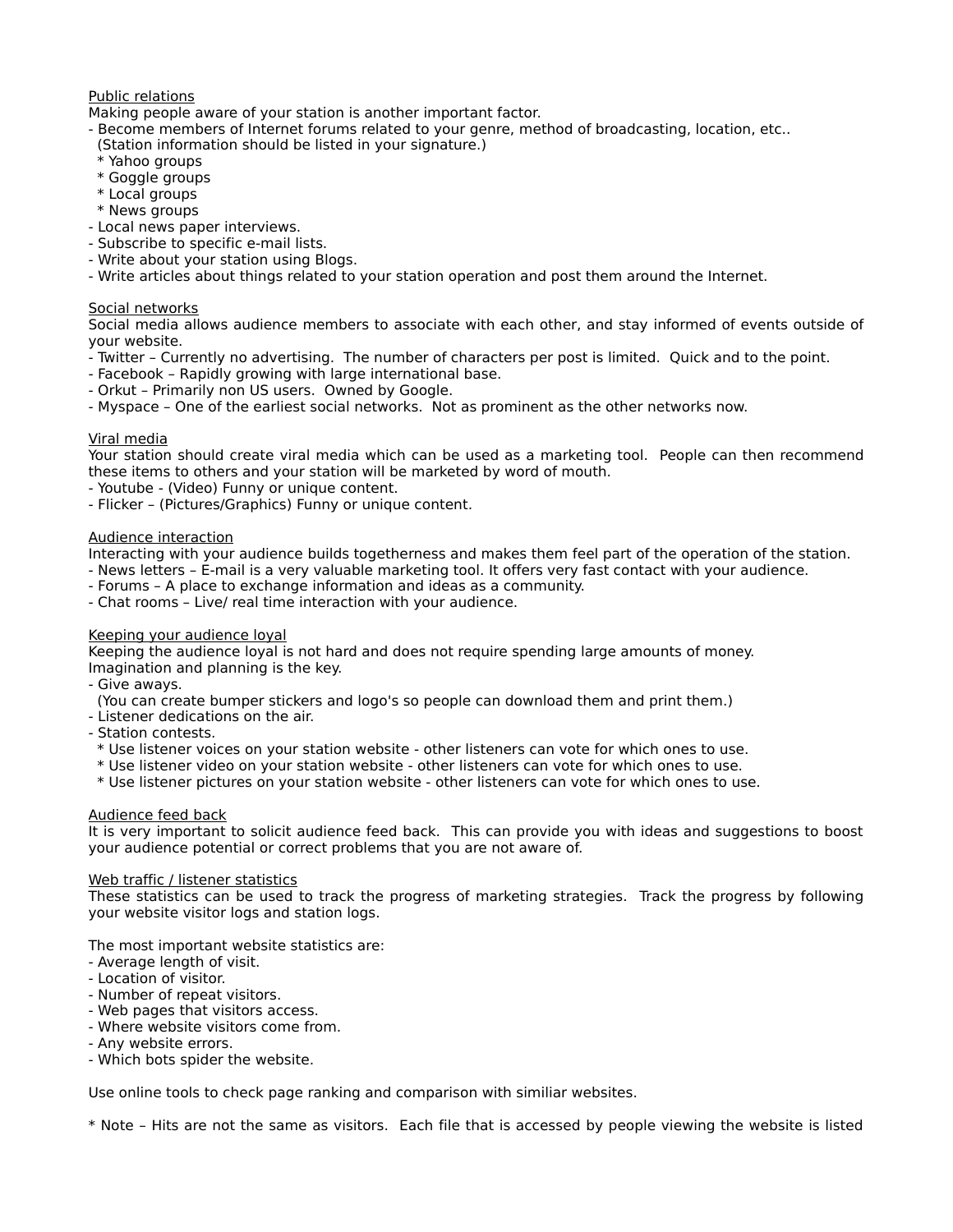as a hit. A web page and three graphics would register as four hits, in reality this is only one visitor.

The most important station broadcast statistics are:

- Average length of connection.
- Location of audience members.
- Number of repeat audience members.
- Peak listening / viewing times.

Use software to analyze web traffic logs or multimedia streaming server logs.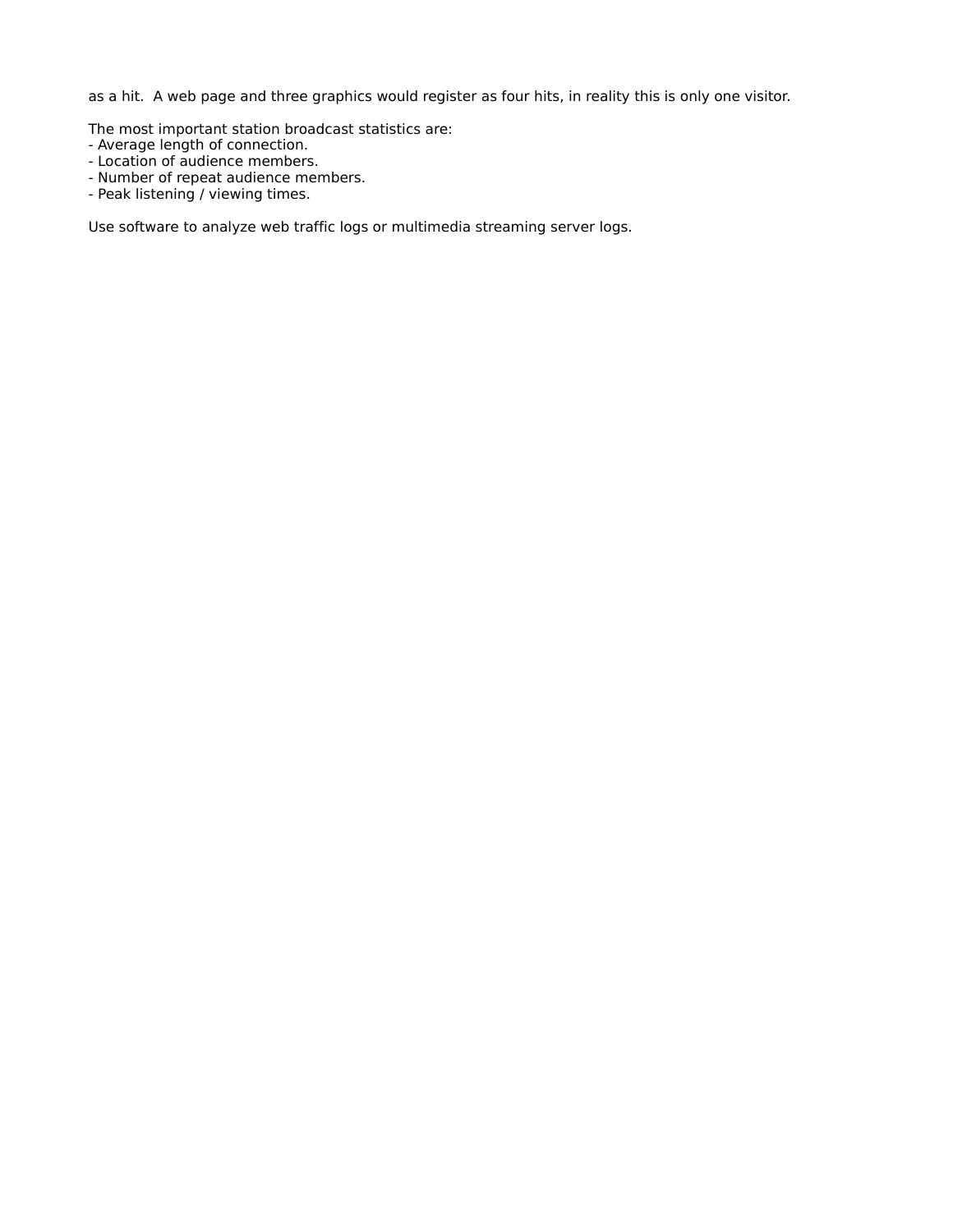# **Making Money With Your Internet Broadcast Station**

An effective station website not only conveys important information, but can be used to generate revenue.

You must actively promote the station website to encourage people to visit it. It is important to create quality content for the website to keep visitors on it and keep them coming back. If you are not promoting the station website with the Internet audio or video broadcast, then you are losing valuable marketing and financial means.

The following are services and tools that can be used to help your station website generate money:

This is a free on-line Search Engine Optimization application that measures the marketing effectiveness of a website.

# [www.websitegrader.com](http://websitegrader.com/)

This is a free application that can track your website visitors.

[www.google.com/analytics](http://www.google.com/analytics/)

[analytics.blogspot.com](http://analytics.blogspot.com/)

This is a hosted ad management solution that can help you sell, schedule, deliver, and measure all of your directly-sold and network-based inventory.

[www.google.com/admanager](https://www.google.com/admanager/)

[googleadmanager.blogspot.com](http://googleadmanager.blogspot.com/)

Banner, textual and video clip advertising companies.

[www.google.com/adsense](https://www.google.com/adsense/)

[adsense.blogspot.com](http://adsense.blogspot.com/)

[www.doubleclick.com](http://www.doubleclick.com/)

[www.doubleclick.com/insight/blog](http://www.doubleclick.com/insight/blog/)

[www.adbrite.com](http://www.adbrite.com/)

[blog.adbrite.com](http://blog.adbrite.com/)

Information for increasing revenue performance of Google Adsense web advertising. This information can also be applied to most web advertising programs.

15 Effective Tips to Increase Google Adsense CTR [www.quickonlinetips.com/archives/2005/03/increase-google-adsense-ctr-by-500](http://www.quickonlinetips.com/archives/2005/03/increase-google-adsense-ctr-by-500/)

How To Increase Google Adsense Income Quickly [http://www.kchut.com/2008/03/how-to-increase-google-adsense-income-quickly](http://www.kchut.com/2008/03/how-to-increase-google-adsense-income-quickly/)

How to Increase Google AdSense Income Simple Tips [www.hubpages.com/hub/Google-AdSense-Dos-and-Donts](http://hubpages.com/hub/Google-AdSense-Dos-and-Donts)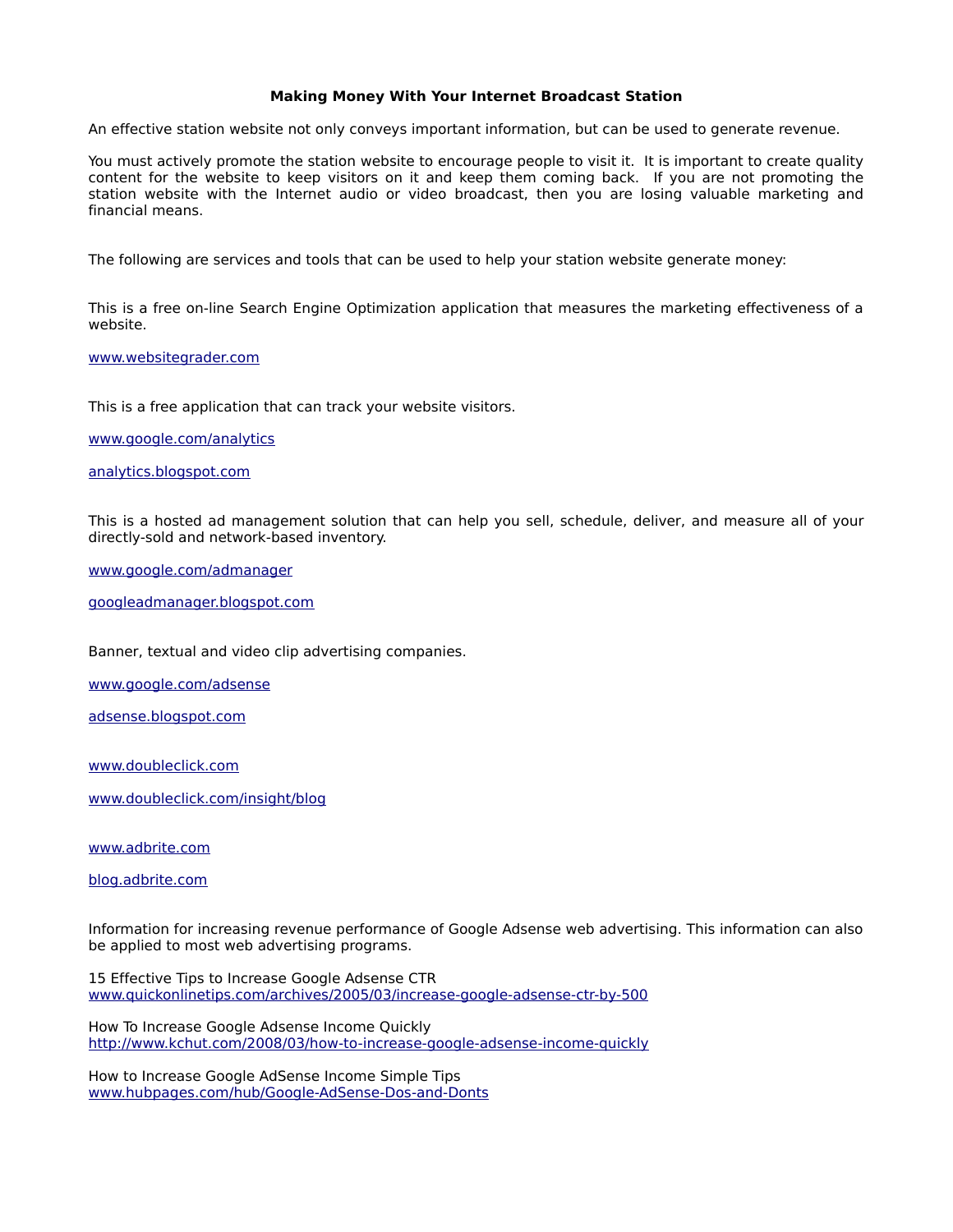# **Webcasting Music Royalty Licensing**

List of national agencies for various countries that are responsible for collecting music royalty fees for Internet broadcasting.

| Country      | Phonographic Rights Agency                  | <b>Website Address</b>                                                        |
|--------------|---------------------------------------------|-------------------------------------------------------------------------------|
| Australia    | <b>PPCA</b>                                 | www.ppca.com.au                                                               |
| Belgium      | <b>URADEX</b>                               | www.uradex.be                                                                 |
| Canada       | NRCC / SCGDV                                | www.nrdv.ca                                                                   |
| Denmark      | <b>GRAMEX</b>                               | www.gramex.fi                                                                 |
| Finland      | <b>GRAMEX</b>                               | www.gramex.fi                                                                 |
| France       | <b>ADAMI</b>                                | www.adami.fr                                                                  |
| Germany      | GVL                                         | www.gvl.de                                                                    |
| Holland      | <b>SENA</b><br><b>NORMA</b>                 | www.sena.nl<br>www.stichtingnorma.nl                                          |
| Iceland      | <b>SHF</b>                                  |                                                                               |
| Ireland      | <b>RAAP</b>                                 | www.raap.ie                                                                   |
| Italy        | <b>IMAIE</b>                                | www.imaie.it                                                                  |
| Japan        | Geidankyo<br><b>CPRA</b><br>RIAI            | www.geidankyo.or.jp<br>www.cpra.jp/web/e/activities.html<br>www.riaj.or.jp/e/ |
| Norway       | <b>GRAMO</b>                                | www.gramo.no                                                                  |
| Portugal     | <b>GDAIE</b>                                | www.gdaie.pt                                                                  |
| South Africa | $- -$                                       |                                                                               |
| Spain        | <b>AIE</b>                                  | www.aie.es                                                                    |
| Sweden       | <b>SAMI</b>                                 | www.sami.se                                                                   |
| Switzerland  | <b>SWISSPERFORM</b>                         | www.swissperform.ch                                                           |
| UK           | <b>PPI</b>                                  | www.ppluk.com                                                                 |
| <b>USA</b>   | Sound Exchange (online only)<br><b>AARC</b> | www.soundexchange.com<br>www.aarcroyalties.com                                |

Companies that provide comprehensive solutions for the payment of Internet audio stream music licensing.

[www.loudcity.net](http://www.loudcity.net/) (USA)

[www.swcast.net](http://www.swcast.net/) (USA)

[www.webradioworld.com](http://www.webradioworld.com/) (Most countries other than United States.)